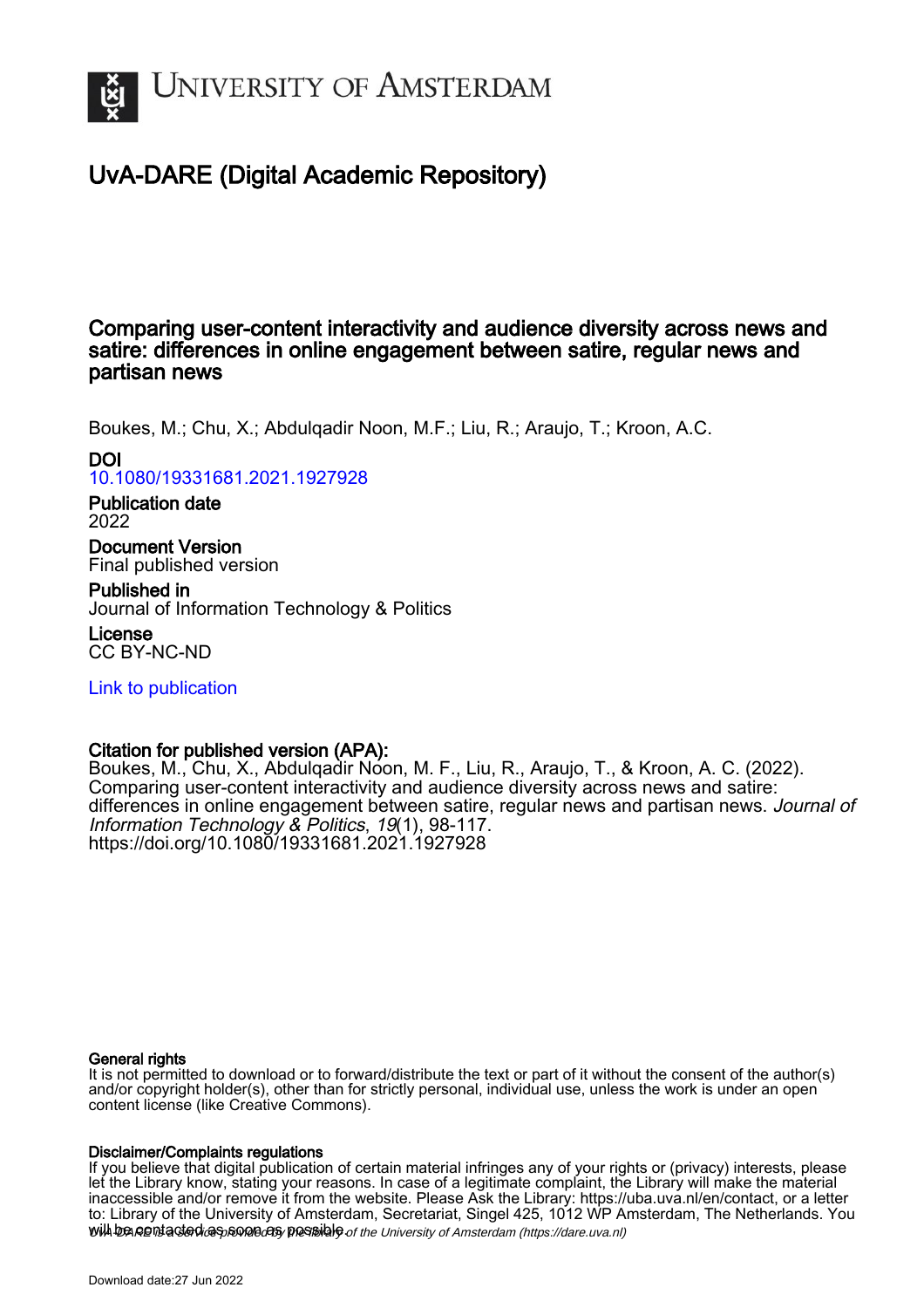**a** OPEN ACCESS **C** Check for updates

## **Comparing user-content interactivity and audience diversity across news and satire: differences in online engagement between satire, regular news and partisan news**

Mark Bouke[s](http://orcid.org/0000-0002-3377-6281) **D**, Xiaotong Ch[u](http://orcid.org/0000-0003-0480-0526) **D**[,](http://orcid.org/0000-0002-6243-9241) M. F. Abdulqadir N[o](http://orcid.org/0000-0002-4633-9339)o[n](http://orcid.org/0000-0001-7600-7979) **D**, Rufei Liu, Theo Araujo D, and Anne C. Kroon **D** 

#### **ABSTRACT**

Normative theory on the functioning of the public sphere requires citizens to actively engage with the information that is provided to them. For a long time, however, the possibilities of user-content interactivity have been limited due to the one-directionality of the traditional mass media. Moreover, a re-occurring question is to what extent less-versus-more entertaining forms of news evoke audience engagement. This study analyzes the user-content engagement on *online* platforms in response to journalistic content and infotainment; more concretely, we compare whether the satire genre is more likely to evoke user-content interactivity than regular news and partisan news shows. To test our hypotheses, a large-scale data analysis of social media posts by a wide variety of American TV shows on *Facebook, YouTube*, and *Twitter* has been conducted. Results demonstrate satire's potential to encourage user-content interactivity: Satire videos generated (a) more likes and (b) more comments than the clips of regular news. However, we also find that (c) satire videos are related to *less* controversy, which arguably indicates that satire hampers the exchange of diverse ideas. Compared to partisan news – which shares many features of satire, but often lacks the humor component – satire elicits more likes but less commentary and less controversy.

#### **KEYWORDS**

User-content engagement; satire; news; social media; likes; commenting; diversity

<span id="page-1-5"></span><span id="page-1-2"></span>Online platforms have made it possible for private citizens to *interact* with media content in a way that the mass media have for a long time been unable to offer. Interactivity comes about through the conversations between citizens in response to media content (Ksiazek, [2018\)](#page-14-0), but also in the process of making sense of and using media output (Dahlgren, [2005](#page-13-0)). Ksiazek, Peer, and Lessard ([2016,](#page-14-1) p. 505) identified this as a specific type of media engagement: user-content interactivity, which "involves a user interacting with content and producers, such as posting an initial comment to a video thread. This represents a basic form of feedback for the content creator." People do not only demonstrate their engagement through interactions with other users, but their engagement may also display through liking and ranking (i.e., clicking rather than typing, see Ksiazek et al., [2016\)](#page-14-1).

<span id="page-1-1"></span>Such interactivity may be deemed normatively positive from the perspective of democratic theory (e.g., Cunningham, [2002\)](#page-13-1). After all, in most models of how democracy would ideally function, more is expected of citizens than passively being informed

<span id="page-1-6"></span><span id="page-1-3"></span>about political matters. Instead, citizens are expected to actively take part in the public sphere (Ferree, Gamson, Gerhards, & Rucht, [2002](#page-13-2)). In the current study, we explore which media genres are better suited to encourage this kind of citizen participation, and thereby distinguish between basiclevel (i.e., clicking) and high-level (i.e., commenting) forms of interactive engagement (Ksiazek et al., [2016\)](#page-14-1) and additionally propose controversy scores as a measure of audience diversity. Notably, online forms of engagement often correlate strongly with off-line participation in civic and political life (Boulianne & Theocharis, [2020](#page-13-3)); thus, looking at online engagement potentially informs us about the media genres that inspire relatively more civic participation.

<span id="page-1-4"></span><span id="page-1-0"></span>Concretely, this study compares whether the satire genre is more likely to evoke user-content engagement than regular news shows: Satire has been argued by some to make viewers apathic and suppress intentions to actively participate (Hart & Hartelius, [2007](#page-13-4)), but others emphasize its potential of being a resource for citizenship and civic

**CONTACT** Mark Boukes **@** markboukes@gmail.com **and Amsterdam School of Communication Research, University of Amsterdam, Nieuwe Achtergracht 166,** Amsterdam 1018 WV, The Netherlands

© 2021 The Author(s). Published with license by Taylor & Francis Group, LLC.

This is an Open Access article distributed under the terms of the Creative Commons Attribution-NonCommercial-NoDerivatives License (http://creativecommons.org/licenses/by-ncnd/4.0/), which permits non-commercial re-use, distribution, and reproduction in any medium, provided the original work is properly cited, and is not altered, transformed, or built upon in any way.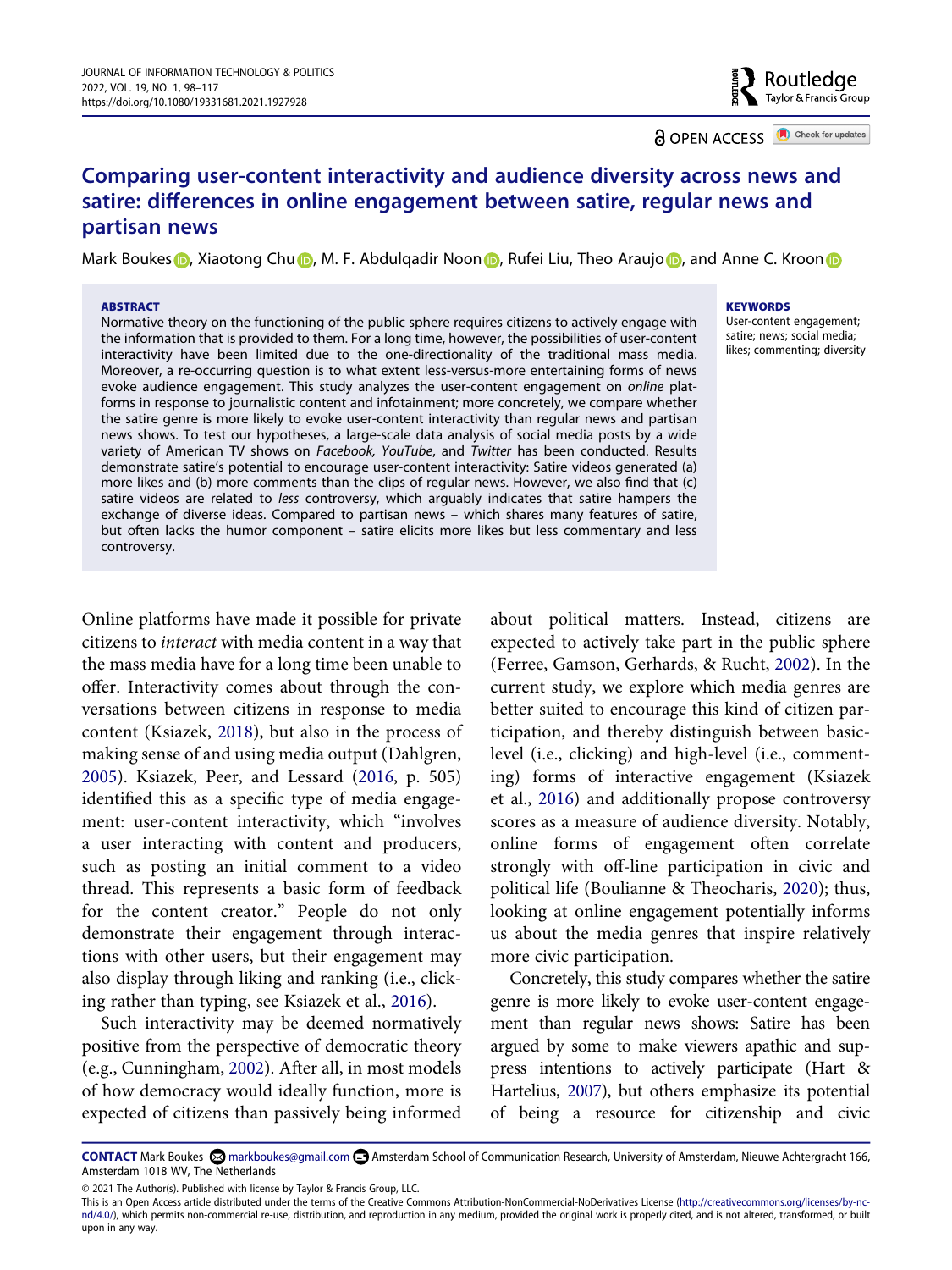<span id="page-2-10"></span><span id="page-2-9"></span><span id="page-2-8"></span><span id="page-2-1"></span>engagement (Jones & Baym, [2010](#page-14-2)). We investigate differences between genres regarding elicited usercontent engagement with a large-scale data collection in which the social media posts of the most popular American satire shows and news programs are collected. While doing so, we distinguish between regular news and partisan news. Although frequently understood as news, partisan news arguably shares many entertainment elements with political satire (see Boukes et al. , [2014\)](#page-13-5); especially message clarity and a lack of objectivity (see Landreville, [2015\)](#page-14-3). Accordingly, partisan news has also been labeled as "confrontainment" (Hutchby, [2017](#page-14-4), p. 102). By comparing satire, news and partisan news, we test inferences whether it is possibly the *lack of objectivity*  (setting regular news apart from satire and partisan news) or the presence of *humor* in satire alone that may affect user engagement. Additionally, we distinguish between satire shows and parody shows to explore whether the combination of humor and *explicit* opinion (in satire) makes it more impactful compared to the less explicit and more ambiguous humor in parody. Because we do not have data about exact content features, future (experimental) research with precisely manipulated stimuli will be needed to verify that it is indeed the lack of objectivity, humor presence, and message ambiguity which are responsible for the revealed effects.

<span id="page-2-12"></span><span id="page-2-6"></span><span id="page-2-2"></span>Altogether, this study hopes to contribute to the literature by combining theory on two timely topics – satire and online public sphere. Whereas previous studies explored the characteristics of online public sphere on one platform (Camaj & Santana, [2015;](#page-13-6) Coe, Kenski, & Rains, [2014](#page-13-7); Papacharissi, [2004](#page-14-5)) or how this differed between online platforms (Halpern & Gibbs, [2013](#page-13-8); Rowe, [2015](#page-14-6)), we take a next step and investigate the differences in user-content interactivity as the outcome of genre characteristics. We collect data from three platforms (*Facebook, YouTube, Twitter*) because the specific features and platform architecture as well as the distinct audiences that are present may influence the quality of interactivity (see, e.g., Boukes, [2019b\)](#page-12-0).

## <span id="page-2-0"></span>**Dimensions of user-content interactivity**

Interactive features on webpages allow the audience to engage with news (Deuze, [2003](#page-13-9)). Although

engagement is a broad concept – ranging from simple exposure to the co-creation of content – interactivity requires a multi-directional flow of information between user and producer or their content (Ksiazek et al., [2016\)](#page-14-1): The user not only receives information but also gives a certain kind of feedback.

<span id="page-2-4"></span>Not all interactivity requires a similar level of engagement. Ksiazek et al. ([2016,](#page-14-1) p. 505) theorized "a continuum of engagement" ranging from exposure (minimal) via popularity indices (basic-level) to actual commenting (high-level) on the media product. Accordingly, we distinguish two kinds of interactive engagement. First, basic-level interactive engagement through the rating, ranking, favoriting, and liking of posts (Ksiazek et al., [2016](#page-14-1)). Although this indeed requires some action of the user (Deuze, [2003\)](#page-13-9), this can be simply accomplished by clicking a button on the webpage. Second, we investigate high-level interactive engagement through the commenting on videos (Ksiazek et al., [2016\)](#page-14-1). This requires a deeper engagement because people actually have to think about and type a message regarding what they have seen, which therefore can be considered a participatory activity (Hujanen & Pietikäinen, [2004](#page-14-7)) and may even influence the viewing experiences of later audiences (Möller & Boukes, [2021](#page-14-8)). We do not test the effects of genre on the number of views of a certain video (i.e., the basic measure of popularity, see Chatzopoulou, Sheng, & Faloutsos, [2010](#page-13-10)), because of itself this is a strong predictor of likes and comments: With more views, it is likely that a video receives more likes and comments (Ksiazek et al., [2016](#page-14-1)). Therefore, we treat the number of views as a control variable in the analyses – or if this is not possible, the popularity of a certain source/channel.

<span id="page-2-11"></span><span id="page-2-7"></span><span id="page-2-5"></span><span id="page-2-3"></span>Besides liking (basic-level interactivity) and commenting (high-level interactivity), the current study introduces an alternative outcome that reflects a third aspect of a vital public sphere (Ferree et al., [2002;](#page-13-2) Habermas, [1989](#page-13-11)): Plurality of views or interpretations. User-content interactions can be used to construct a measurement of audience diversity: The balance between people who enjoy/agree versus those who dislike/disagree with the content of a video can be deduced from the number of likes and dislikes (*YouTube*) or positive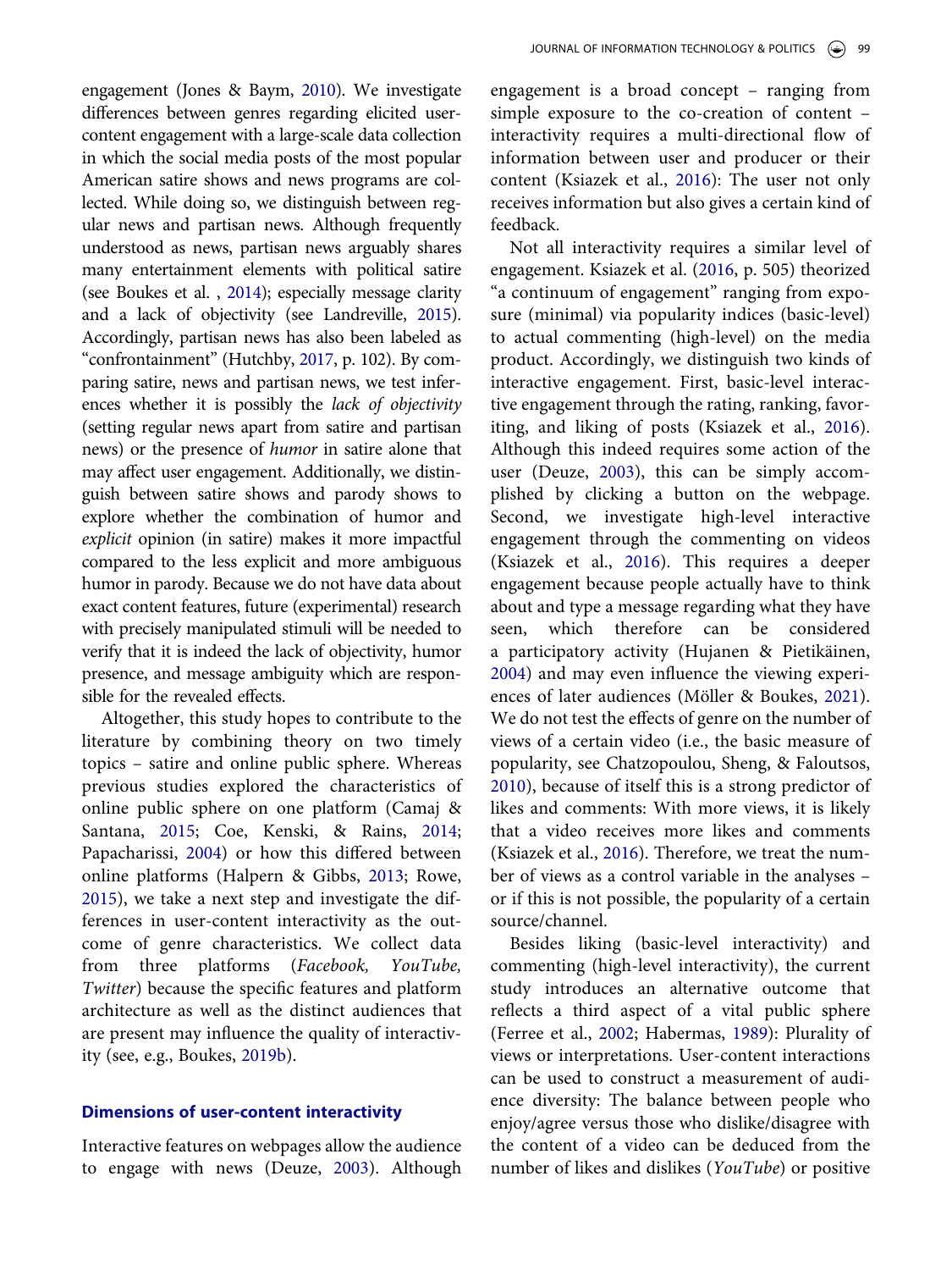and negative emojis (*Facebook*). The (im)balance between the two provides an appropriate estimation of how diverse the responses of viewers are. Especially when comparing genres if one genre has less balance (more likes than dislikes or vice versa) than the other genre (equally many likes as dislikes), this indicates a more homogeneous audience.

## **Influence of news genre on user-content interactivity**

<span id="page-3-16"></span><span id="page-3-9"></span><span id="page-3-8"></span><span id="page-3-0"></span>Although some worried about satire potentially making the audience cynical and apathetic (Hart & Hartelius, [2007\)](#page-13-4), previous studies found that satire may actually contribute positively to certain types of engagement. Studies within the realm of inoculation theory have shown that satire encourages subsequent thinking about political issues and motivates political discussion (for an overview, see Compton, [2018](#page-13-12)). Satire, for example, has inspired people to attend a rally for the first time (Reilly & Boler, [2014](#page-14-9)), to make donations (Day, [2013](#page-13-13)) or to actively share its content (Baym & Shah, [2011](#page-12-1)). Moreover, different underlying mechanisms have been identified through which satire may cause engagement – potentially also in the form of user-content interactivity: Satire might stimulate this via an affective path by evoking negative emotions (Chen, Gan, & Sun, [2017;](#page-13-14) Lee & Kwak, [2014\)](#page-14-10) as well as via a cognitive path due to an increased sense of efficacy (Hoffman & Thomson, [2009](#page-13-15); Hoffman & Young, [2011](#page-13-16)). Moreover, satire has the ability to make topics be perceived as relatively important (Becker & Bode, [2018](#page-12-2); Boukes, [2019a](#page-12-3)) and, thereby, stimulate participation through relatively undemanding acts of the citizenry (Bode & Becker, [2018](#page-12-4)). Both the evoked laugh as well as the narrative engagement caused by a piece of satire (Nabi, Moyer-Gusé, & Byrne, [2007\)](#page-14-11) may eventually motivate its audience to "reward" its producers with a like or comment and the willingness to share it within their social networks (Yang & Jiang, [2015\)](#page-15-0).

<span id="page-3-22"></span><span id="page-3-18"></span><span id="page-3-15"></span><span id="page-3-13"></span><span id="page-3-11"></span><span id="page-3-6"></span><span id="page-3-4"></span><span id="page-3-2"></span><span id="page-3-1"></span>Regular news, by contrast, traditionally leans on "objectivity as strategic ritual" (Tuchman, [1972\)](#page-15-1). By emphasizing the news factor of facticity, there is not much to like or dislike about news – it simply presents "reality" – which may negatively affect

<span id="page-3-20"></span><span id="page-3-14"></span>any kind of interactivity (Weber, [2014\)](#page-15-2) compared to the satire genre that entertains but also challenges the audience's thoughts (Meddaugh, [2010](#page-14-12)). Moreover, news coverage is often rather abstract and overly general, which often leaves viewers with a sense of powerlessness (Woodstock, [2014\)](#page-15-3).

<span id="page-3-21"></span>Accordingly, satire could be likely to spark more enthusiasm and motivation to "like" a post or to type a comment than regular news coverage. It is important to separately investigate both these types of responses because one-click reactions (i.e., dislikes/likes) are less demanding and less indicative of serious engagement than the act of writing a comment (Burke & Kraut, [2016\)](#page-13-17). Altogether, we expect the following:

## <span id="page-3-5"></span>H1: *Satire evokes more user-content interactivity in the form of* (a) *likes and* (b) *comments than regular news.*

Diversity of citizen input still seems the least investigated dimension of a well-functioning and deliberative online public sphere. To allow a real exchange of ideas, however, the audience composition requires a certain level of heterogeneity (Papacharissi, [2004](#page-14-5)). Inter-ideological interactivity will benefit the quality of debate from a deliberative perspective compared to a situation in which one group dominates (Janssen & Kies, [2005\)](#page-14-13). Citizens can only form their opinions with input from various standpoints under these circumstances – where people are also exposed to heterogenous ideas that challenge the opinions that they initially held.

<span id="page-3-19"></span><span id="page-3-12"></span><span id="page-3-10"></span>However, citizens are not always eager to consume cross-cutting content. The "hostile media phenomenon" predicts that people perceive bias in objective news coverage depending on their own political views (Hansen & Kim, [2011](#page-13-18); Vallone, Ross, & Lepper, [1985\)](#page-15-4). In the current polarized political climate, this is even more likely (Borah, Thorson, & Hwang, [2015\)](#page-12-5) and will encourage selective exposure (Stroud, [2010\)](#page-14-14) because people perceive their own opinions as the "neutral" benchmark.

<span id="page-3-17"></span><span id="page-3-7"></span><span id="page-3-3"></span>Especially in the politically polarized context of the United States, political satire shows might be perceived as being even more biased than news outlets (Coe et al., [2008\)](#page-13-19) and also more than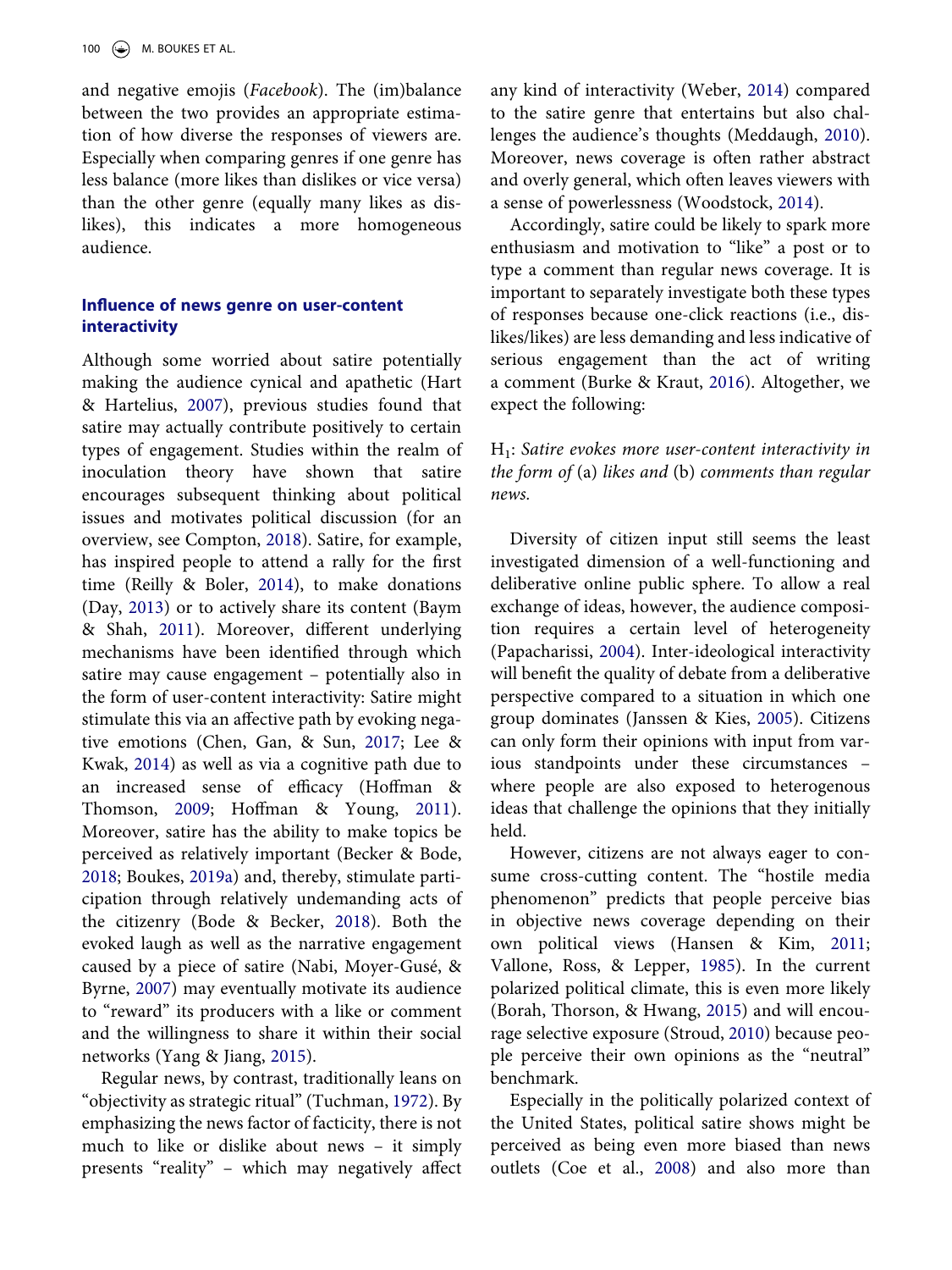<span id="page-4-14"></span><span id="page-4-11"></span><span id="page-4-4"></span><span id="page-4-0"></span>partisan news outlets, such as *FoxNews* (Arpan, Bae, Chen, & Greene, [2011](#page-12-6)). Satire shows, after all, do not pretend to be objective (Borden & Tew, [2007](#page-12-7)). In contrast, satirists call-out politicians for their rhetoric (Richmond & Porpora, [2019](#page-14-15)) and may take a clear stance against specific political actors (Boukes & Hameleers, [2020](#page-13-20)). As satire allegedly attracts a liberal audience in the U.S. context (Young, [2020\)](#page-15-5) and is increasingly biased against Republican politicians – with more jokes about conservative than liberal politicians, and this gap has consistently been growing since 1992 (Lichter & Farnsworth, [2018\)](#page-14-16) – this may lead to a more homogenous viewership than regular news shows. Moreover, when cross-cutting exposure through satire shows occurs (e.g., Stroud & Muddiman, [2013](#page-15-6)), this may reduce political efficacy (Becker, [2014](#page-12-8)) and thus evoke a spiral-of-silence process (Lee, [2012\)](#page-14-17) through which user-content interactivity becomes less likely among those who disagree with the message. Following the reasoning above, we test this hypothesis:

<span id="page-4-12"></span><span id="page-4-9"></span><span id="page-4-8"></span><span id="page-4-2"></span>H2: *Satire attracts a more homogenous audience response (i.e., lower controversy) compared to regular news.*

#### *Satire vs. partisan news*

<span id="page-4-5"></span><span id="page-4-3"></span><span id="page-4-1"></span>Besides comparing satire and regular forms of news – at the core of our study – we also explore the differences between satire and partisan news shows. Although partisan news is generally perceived as "news" and is often hold against the same journalistic standards, it is actually a distinct sub-genre of news – just like satire news – with its own set of rules. Partisan news – also called "confrontainment" (Hutchby, [2017](#page-14-4), p. 102) – does not follow journalistic guidelines of balance, objectivity or neutrality, whilst it obviously chooses the side of one political party, actor, or ideology (Brock & Rabin-Havt, [2012;](#page-13-21) Meyers, [2020\)](#page-14-18). Partisan news shares these characteristics with satire shows (Boukes et al., [2014\)](#page-13-5), which obviously also do not feel the *need* to be a neutral journalistic outlet (Borden & Tew, [2007;](#page-12-7) Ödmark, [2018](#page-14-19)) and uses this freedom to create an alternative form of journalism (Baym, [2005](#page-12-9)). Also in terms of its rhetoric,

satire and partisan news are relatively similar (Boukes et al., [2014](#page-13-5)) and clearly distinguishable from regular news (Brugman, Burgers, Beukeboom, & Konijn, [2021\)](#page-13-22).

<span id="page-4-6"></span>Yet, partisan news lacks the humor component that characterizes political satire. When comparing satire and partisan news, thus, effects on usercontent interactivity could go either direction: The humor in satire in itself may encourage liking and commenting (Young, [2008\)](#page-15-7), but the strong views and clear subjectivity – which it shares with partisan news – might also encourage its viewers to act and not nuance the importance of the message (Boukes, [2019aa](#page-12-3)). Thus, the question is what the alleged absence (partisan news) or presence (satire) of humor might do for the engaging potential of nonobjective news messages (i.e., partisan news). Without a clear theoretical expectation, we therefore compare these two genres and shed light on the question whether it is the combination with humor or just the opinionated lines of reasoning in satire that make it more engaging than news (prediction in  $H_1$ ). We therefore ask:

## RQ1: *Do satire videos evoke more or less user-content interactivity in the form of (a) likes and (b) comments than partisan news videos?*

<span id="page-4-13"></span><span id="page-4-10"></span><span id="page-4-7"></span>Regarding controversy, however, a clear difference between satire and partisan news is expected. Although both may "preach to their own choir," cross-ideological exposure will always happen to a certain extent as selective exposure patterns are not as strong as often assumed (Dubois & Blank, [2018](#page-13-23)). When cross-ideological exposure occurs, satire arguably leads to a less diverse audience *reaction* than partisan news. First, the satirical narrative may require too many cognitive resources (Young, [2008](#page-15-7)) and too strongly absorb its audience in the story (Nabi et al., [2007\)](#page-14-11) to actually disagree with the message. Moreover, humor has the potential to relieve tension through laughter (Paletz, [1990](#page-14-20)): This helps citizens of opposing ideological sides to more respectively listen to each other and to not immediately perceive "the other" as their enemy (Jones & Baym, [2010\)](#page-14-2). Accordingly, it is less likely for citizens to dislike counter-ideological satirical content and to express negative opinions about this than for ideologically incongruent partisan news,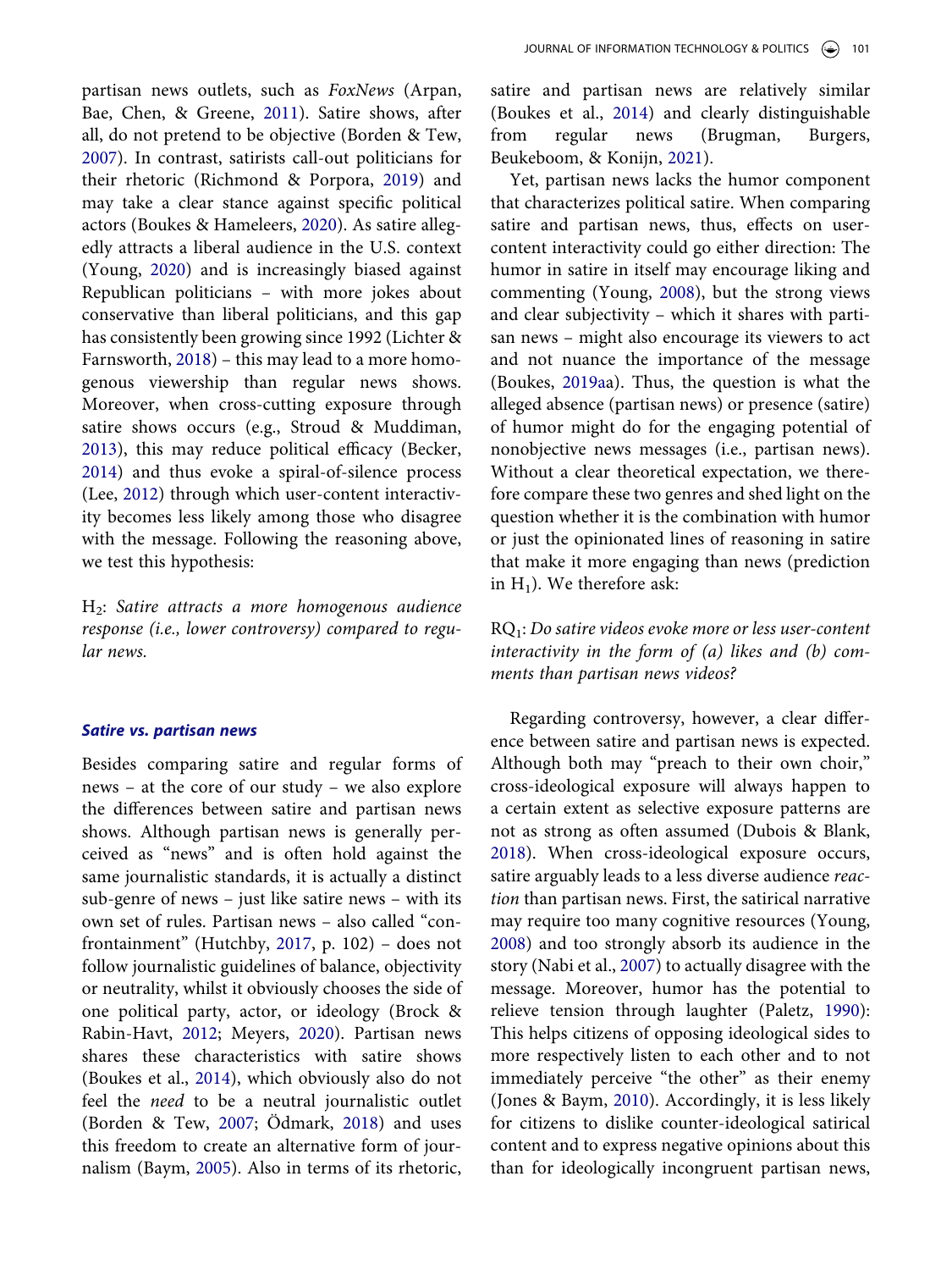which may evoke more negative reactions. Thus, we expect:

H3: *Satire attracts a more homogeneous audience response (i.e., lower controversy) compared to partisan news.*

## **Method**

Data collection took place in the fall of 2019. With the help of multiple experts, we identified the most prominent satire shows and news programs (see [Appendix A](#page-15-8)) that maintain official social media channels through which they publish audiovisual content – thereby, allowing the public to respond and comment on each other. Subsequently, we used publicly accessible APIs in sync with a set of developed scrapers to collect the data required for testing the hypotheses.

<span id="page-5-1"></span><span id="page-5-0"></span>Previous research found that specific platform features (e.g., anonymity, synchrony, moderation) influence the quality of interactivity (Friess & Eilders, [2015](#page-13-24); Janssen & Kies, [2005](#page-14-13)). Therefore, we do not examine one platform but the three largest social networks in terms of news usage (Shearer & Grieco, [2019](#page-14-21)): *Facebook, YouTube*, and *Twitter*. Comparing the differences across these platforms also allows verifying the generalizability of the genre effects. All code was written in *Python* and a *MySQL* database was used for data storage.

For every platform, we either collected all the available posts or, if that was not allowed by the platform, the most recent ones. The reason is that this avoids sampling on the dependent variable: Previous research sometimes collected the most popular posts, but arguably this is inherently related to the outcome variables that we are interested in (i.e., engagement variables will be intrinsically related to popularity). We collected the maximum number of posts that were published by every show on the respective social media channels. To maximize comparability, data analysis is limited to posts that contained a video clip (or carried a link to *YouTube*) because our theoretical rationale deals with the genre of videos and not with the broader base of messages that may revolve around certain TV programs. This also increases comparability

with experimental research that exposed participants to news and satire videos.

#### *Data collection*

We first collected the maximum number of posts that were published by every show on the respective social media channels. Specifically, data were collected and stored including the exact text that was posted, but also additional details, such as the number of likes and number of comments evoked by it, the date of posting, and whether it contained a video. Unfortunately, data about how often videos were shared by user could not be automatically scraped for Facebook and YouTube, which is why "sharing" is not included as an alternative indicator of user-content interactivity in this paper. In the paragraphs below, we specify how data were collected for every platform. [Appendix A](#page-15-8) describes the numbers of posts and comments that are collected for every show on the different platforms. [Appendix B](#page-15-9) gives further technical details about the data collection process.

#### *Facebook*

The collection of *Facebook* posts started in August 2019 and lasted for 3 days. Data were collected with a self-developed crawler using the *fbcrawl* library.<sup>[1](#page-12-10)</sup> It collected data from the mobile version of *Facebook*. For every post of the shows, we saved the date/time, text, number of comments, and a count of six different types of reactions (i.e., like, love, haha, wow, sad and angry). For every item, it was determined whether or not it contains a video.

#### *YouTube*

The *YouTube Data API* (v3) was employed to access the relevant information of *YouTube* videos. Due to the strict quota limits, the collection of data lasted several weeks. First, video IDs of all relevant shows (i.e., *YouTube* channels or playlists) were collected. Subsequently, the information about these videos was stored (e.g., title, views, likes and dislikes, number of comments).

## *Twitter*

The dataset of *Twitter* posts and their respective reply tweets were collected through the standard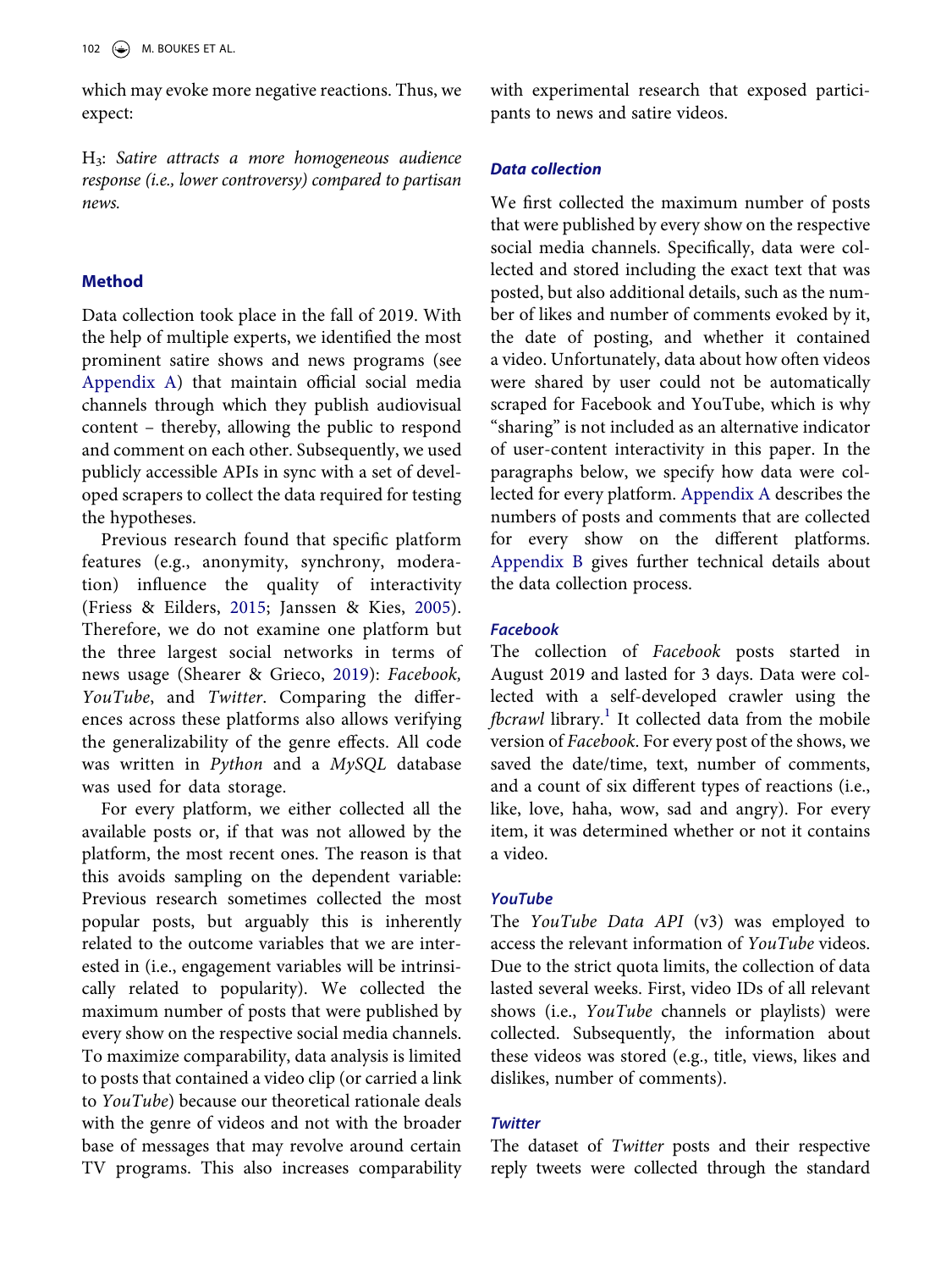*Twitter* API, which allowed the collection of approximately the most recent 3,200 tweets from a single user.<sup>2</sup> Tweets were collected along with all the variables and metadata available, including hashtags, the number of retweets and likes, available media URLs, and any publicly available geolocation data.

#### *Measurements: dependent variables*

We focus on three dependent variables in the analysis: (1) The number of likes on each post as well as (2) the number of comments under it. These two dependent variables were directly scraped with the process described above.

Additionally, we constructed a measurement of (3) audience diversity by calculating the controversy that was sparked by a video. We measure this as the relative balance between the number of explicitly positive and negative responses (i.e., likes *versus* sad and angry on *Facebook*) or likes and dislikes (i.e., *YouTube*). In case, there is more domination by a group of users who enjoy the video compared to users who dislike the video, or vice versa, one could imagine the audience to be relatively less diverse than a video of which the number of likes and dislikes are more balanced. To calculate this controversy, we rely on the formula below (inspired by the online platform *Reddit*):

### *Controversy* = (*total votes*) /  $(max[|upvotes - downvotes|, 1])$

Controversy is calculated by diving the total number of votes (likes, dislikes) by the absolute (i.e., non-negative) value of the difference when subtracting downvotes from upvotes. Hence, higher scores are calculated for a more balanced audience response (i.e., more diverse/less homogenous) in terms of likes and dislikes. If the value of this calculation is equal to 0 (similar number of likes and dislikes), it will take 1 (the ",1" part of the formula) as it is the maximum between 0 and 1, thus resulting in the highest possible score of controversy depending on the total number of votes.

## *Independent variables: genre*

In the analysis, we distinguish four genres: regular news, partisan news, political satire, and parody shows. The latter category (i.e., parody) is not part of our hypotheses, but is included to function as a control to compare the effects of satire versus more general comedy-oriented programs that also often carry social-political issues regularly; although in less explicit, more ambiguous ways (e.g., parody or cartoons).

Nine news programs were included in the analysis: *CBS Evening News, The 11th Hour, PBS NewsHour, World News Tonight, ABC Nightline, Face the Nation, 60 Minutes, NBC News*, and *Meet the Press*. These programs represent the traditional journalistic news format.

Five partisan news shows were included in the analysis with either a conservative or liberal bias: *Anderson Cooper 360* (CNN), *Hannity* (FoxNews), *Tucker Carlson Tonight* (FoxNews), *Hardball with Chris Matthews* (MSNBC), and *The Rachel Maddow Show* (MSNBC).

The data included seven satire shows: *The Daily Show, Last Week Tonight, Patriot Act with Hasan Minhaj, Late Show with Colbert, Real Time with Bill Maher, Full Frontal with Samantha Bee, Late Night with Seth Meyers*. These are satire shows in the currently most popular format: With a host directly talking to the audience – often sitting behind a desk, which evokes the impression of a newslike program (Baym, [2005](#page-12-9)) – intermixing current affairs information with humorous jokes.

Finally, we included three parody-oriented programs that often deal with political matters but do this in more ambiguous ways, which could be perceived as more complex and lower message-certainty by the audience (e.g., Landreville, [2015](#page-14-3)): *Saturday Night Live*, videos by *The Onion*, and *South Park*.

## *Controls*

To make sure that it is the genre that causes the effect and not simply the popularity of certain shows or of specific video clips – which could obviously be related to the genre – the statistical analyses control for three factors. First, we include an estimate of a show's popularity (i.e., the number of *YouTube*channel subscriptions, *Twitter* followers, or *Facebook* page likes). This provides a general indication of how many people are exposed to the video posts of the specific shows. For *YouTube*, secondly, the analyses could also control for the precise number of views a video had. Third, the analyses control for time on a daily level (i.e., the number of days that passed since a video was uploaded). This time effect could potentially work two ways: with more time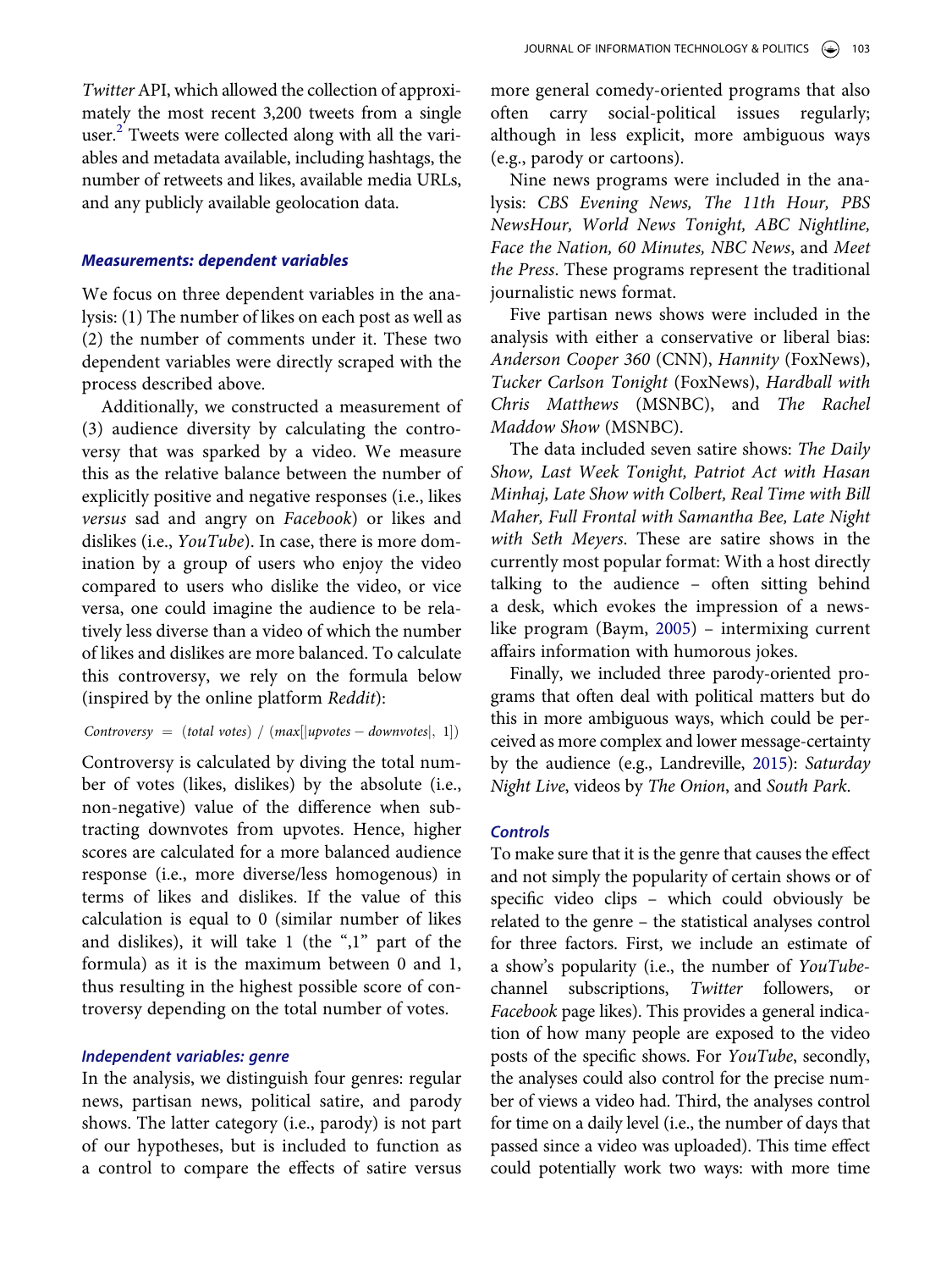(older posts), people have more time to view and engage with a post; but for more recent posts, the number of people present on online platforms could also be higher.

#### *Robustness*

First, analysis will be presented of the full dataset. However, it is possible that certain genres are more likely to pay attention to certain topics. And it might be that these topics, rather than the genre itself, correlate with user-engagement. To hold the topic constant, we verify our findings in three additional sets of analyses on subsets of the data, which each deal with one specific well-represented topic.

The selection of these issues was the result of a thorough process of topic-modeling (see [Appendix C](#page-16-0) for an extensive description). First, using Latent Dirichlet Allocation (LDA) topic models, we discovered the most present topics in our database. Second, we selected the ones that were well represented on each of the social media platforms and in all the hypothesized genres (news, partisan news, and satire). Third, this resulted in three omnipresent topics, which were (a) the Mueller/Comey investigation, (b) the conflicts in the Middle East, and (c) the economy. Fourth, using keywords searches (see [Appendix C](#page-16-0)), we selected the videos that dealt with these specific topics and then re-conducted the analyses for the three specific topics separately.

## **Results**

User-content interactivity that was evoked by the respective genres has been operationalized on three aspects: number of likes/upvotes, number of comments, and controversy score. In the following

three sections, we analyze the effects of video genre on these outcomes variables.

#### *Liking: user-content interactivity*

In line with Hypothesis  $1_a$ , we find that posts made by satire shows generally received more likes or upvotes than those of the news programs (see [Table 1](#page-7-0)). Controlling for the number of people that like a page as well as the date on which a post was made (and for *YouTube* also the number of views), we find a significant effect of the satire genre compared to the reference category (i.e., regular news shows). This pattern is confirmed for *Facebook* and *YouTube* (*p* < .001). For *Twitter*, it was also positive but insignificant  $(p = .111)$ .

The robustness of these findings is compared in additional models that hold the topic constant (respectively, Mueller/Comey investigation, Middle East, and Economy): [Appendix D](#page-17-0) shows the exact findings of these models and [Table 2](#page-8-0)  highlights the (significant) findings for the respective platform-topic combinations. Verifying the result that satire is overall more likely to elicit likes than regular news, this effect is confirmed by 7 of the 9 models (see [Table 2\)](#page-8-0). Notably, this was the case for all comparisons in the *YouTube* and *Facebook* data, but only once for the *Twitter* posts. We further elaborate on such platform differences in the Discussion. Overall, we find rather robust evidence in line with Hypothesis  $1_a$ : Satire is more likely to yield user-content interactivity in the form of likes than regular news.

Similar as satire, we also find that videos of partisan news shows tend to receive more likes than regular news. Comparing these two genres (in another regression model, where satire is the reference category), we generally find that satire elicits more engagement in the form of likes than partisan

<span id="page-7-0"></span>**Table 1.** Estimated number of likes per post on different platforms.

|                   | Facebook   |          |        |         | YouTube  |        |           | Twitter  |        |  |
|-------------------|------------|----------|--------|---------|----------|--------|-----------|----------|--------|--|
|                   | b          | (SE)     | n      | b       | (SE)     | n      | b         | (SE)     | D      |  |
| Intercept         | $-3299.21$ | (461.32) | < .001 | 1234.81 | (136.96) | < .001 | $-258.10$ | (154.68) | .095   |  |
| Partisan news     | 2444.20    | (336.96) | < .001 | 205.71  | (145.13) | .156   | 763.23    | (285.99) | .008   |  |
| Parody            | 3194.36    | (505.12) | < .001 | 635.89  | (115.41) | < .001 | 5948.79   | (412.25) | < .001 |  |
| Satire            | 6161.33    | (308.21) | < .001 | 2213.29 | (94.59)  | < .001 | 399.28    | (250.84) | .111   |  |
| Show popularity   | 0.00       | (0.00)   | < .001 | 0.00    | (0.00)   | .117   | 0.00      | (0.00)   | < .001 |  |
| Date (old to new) | 1.04       | (0.12)   | < .001 | $-0.48$ | (0.05)   | < .001 | 0.92      | (0.37)   | .012   |  |
| Number of views   |            |          |        | 0.01    | (0.00)   | < .001 |           |          |        |  |
| $R^2$             | .07        |          |        | .72     |          |        | .02       |          |        |  |
| N                 | 10,916     |          |        | 73,495  |          |        | 19,019    |          |        |  |
|                   |            |          |        |         |          |        |           |          |        |  |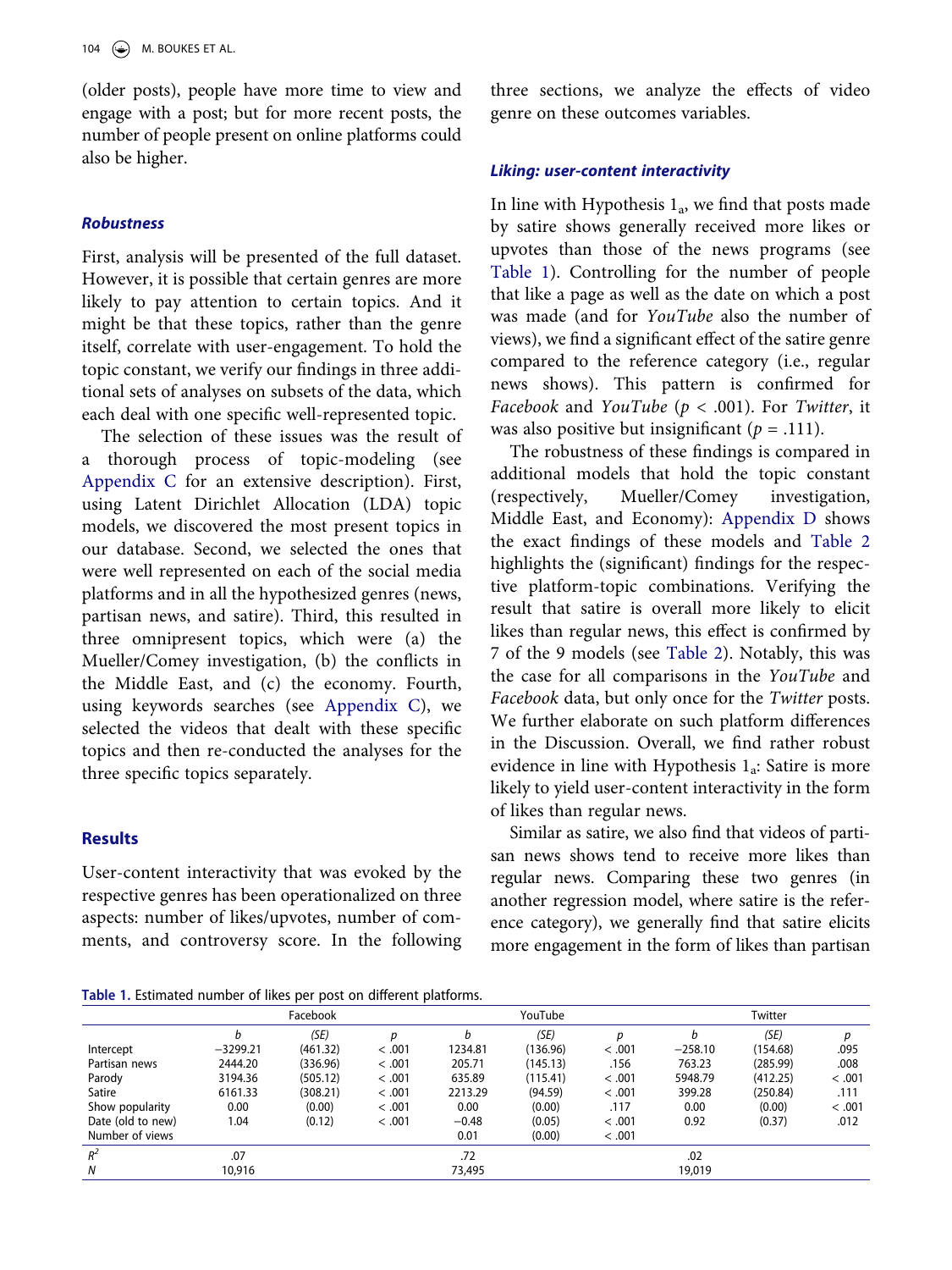|                                        |                          | Likes              |               |                |
|----------------------------------------|--------------------------|--------------------|---------------|----------------|
|                                        | Overall                  | Mueller/Comey      | Middle East   | Economy        |
|                                        |                          | Facebook           |               |                |
|                                        | $(n = 10,916)$           | $(n = 123)$        | $(n = 158)$   | $(n = 205)$    |
| Partisan news                          | $^{+}$                   | $^{+}$             | $^{+}$        | $+$            |
| Parody                                 | $\, +$                   | $\ddot{}$          | $+(p=.058)$   | n.s.           |
| $H_{1a}$ : Satire                      | $^{+}$                   | $^{+}$             | $^{+}$        | $+$            |
| $RQ_{1a}$ : Partisan vs. Satire        | $^{+}$                   | n.s.               | $+$           | n.s.           |
|                                        |                          | YouTube            |               |                |
|                                        | $(n = 73,495)$           | $(n = 1, 537)$     | $(n = 2,559)$ | $(n = 2,444)$  |
| Partisan news                          | n.s.                     | $^{+}$             | n.s.          | n.s.           |
| Parody                                 | $+$                      | $\overline{a}$     | $+$           | $+$            |
| $H_{1a}$ : Satire                      | $^{+}$                   | $+$                | $+$           | $+$            |
| RQ <sub>1a</sub> : Partisan vs. Satire | $^{+}$                   | $+$                | $+$           | $+$            |
|                                        |                          | Twitter            |               |                |
|                                        | $(n = 19,019)$           | $(n = 282)$        | $(n = 708)$   | $(n = 429)$    |
| Partisan news                          | $^{+}$                   | n.s.               | n.s.          | $^{+}$         |
| Parody                                 | $\ddot{+}$               | $+$                | n.a           | $+$            |
| $H_{1a}$ : Satire                      | n.s.                     | n.s.               | $+$           | n.s.           |
| $RQ_{1a}$ : Partisan vs. Satire        | n.s.                     | n.s.               | $+$           |                |
|                                        |                          | <b>Comments</b>    |               |                |
|                                        | Overall                  | Mueller/Comey      | Middle East   | Economy        |
|                                        |                          | Facebook           |               |                |
|                                        | $(n = 10,916)$           | $(n = 123)$        | $(n = 158)$   | $(n = 205)$    |
| Partisan news                          | $^{+}$                   | n.s.               | $+$           | $^{+}$         |
| Parody                                 | n.s.                     | n.s.               | n.s.          | n.s.           |
| $H_{1b}$ : Satire                      | $^{+}$                   | n.s.               | $+$           | n.s.           |
| RQ <sub>1b</sub> : Partisan vs. Satire | $\overline{a}$           | $\overline{a}$     | n.s.          | $\overline{a}$ |
|                                        |                          | YouTube            |               |                |
|                                        | $(n = 73,495)$           | $(n = 1, 537)$     | $(n = 2,559)$ | $(n = 2444)$   |
| Partisan news                          | $^{+}$                   | $^{+}$             | $^{+}$        | $^{+}$         |
| Parody                                 |                          |                    |               | n.s.           |
| $H_{1b}$ : Satire                      | $^{+}$                   |                    | $+$           | $+$            |
| $RQ_{1b}$ : Partisan vs. Satire        |                          |                    |               |                |
|                                        |                          | <b>Controversy</b> |               |                |
|                                        | Overall                  | Mueller/Comey      | Middle East   | Economy        |
|                                        |                          | Facebook           |               |                |
|                                        | $(n = 10,916)$           | $(n = 123)$        | $(n = 158)$   | $(n = 205)$    |
| Partisan news                          | $+$ (p = .050)           | $\overline{a}$     | $+$           | n.s.           |
| Parody                                 | n.s.                     |                    | n.s.          | n.s.           |
| $H_2$ : Satire                         | n.s.                     | $\overline{a}$     | n.s.          | n.s.           |
| Partisan vs. Satire                    | $\overline{\phantom{a}}$ | n.s.               | n.s.          | n.s.           |
|                                        |                          | YouTube            |               |                |
|                                        | $(n = 73,495)$           | $(n = 1, 537)$     | $(n = 2,559)$ | $(n = 2,444)$  |
| Partisan news                          | $^{+}$                   | n.s.               | n.s.          | n.s.           |
| Parody                                 |                          | n.s.               | n.s.          |                |
| $H_2$ : Satire                         |                          |                    | n.s.          | $-(p=.055)$    |
| Partisan vs. Satire                    |                          | $-(p=.053)$        | n.s.          | n.s.           |

<span id="page-8-0"></span>**Table 2.** Estimated number of likes, comments and controversy scores per post on different platforms and for three different topics.

Cells indicate positive (+), negative (-), or non-significant effects (n.s.) compared to the reference category (regular news). Shaded cells are findings that confirm hypothesis. Full models are reported in [Appendix D](#page-17-0).

news shows (for *Facebook: p* < .001; *YouTube, p* < .001; no difference was found for *Twitter, p* = .179). The finding that satire is more engaging than partisan news to elicit user-likes is also confirmed in 5 of the 9 additional models in which the topic is held constant – three comparisons were insignificant and one pointed in a negative direction (*Twitter*, about economy). Generally, we thus find evidence that satire elicits more likes than partisan news, but this was mostly the case on *YouTube*.

### *Commenting: evoking online debate*

The number of comments can be used as a general indicator of how much conversation is evoked by the respective genres (*note*: number of comments on a post was not accessible through the *Twitter*  API). [Table 3](#page-9-0) shows the regression analyses predicting the amount of comments evoked by the different genres. We find that the social media posts of satire programs triggered more comments than the posts of regular news shows (i.e., reference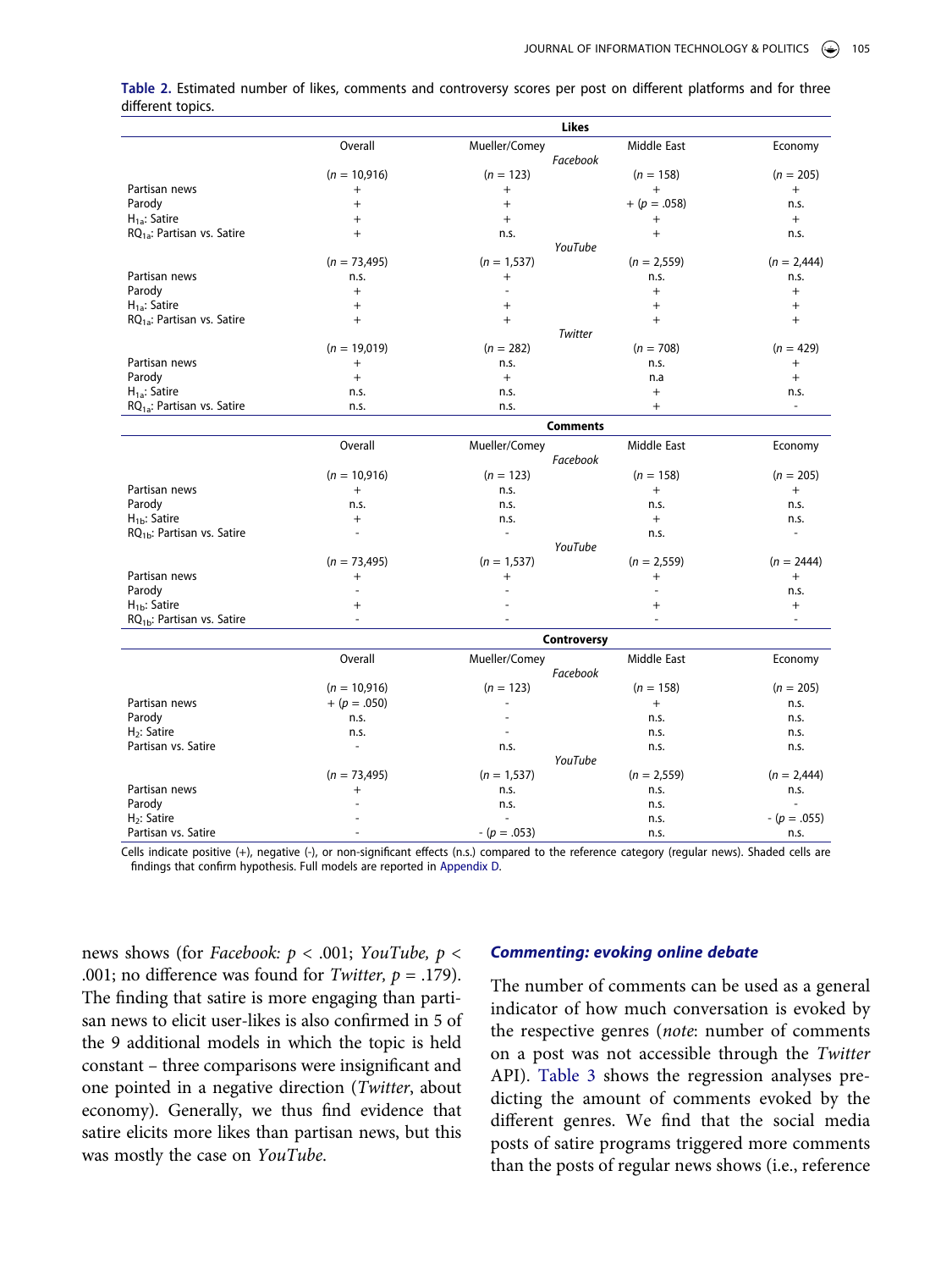<span id="page-9-0"></span>

| Table 3. Estimated number of comments per post on different platforms. |  |  |  |
|------------------------------------------------------------------------|--|--|--|
|------------------------------------------------------------------------|--|--|--|

|                   | Facebook |          |        | YouTube   |         |        |
|-------------------|----------|----------|--------|-----------|---------|--------|
|                   | b        | (SE)     | D      |           | (SE)    | D      |
| Intercept         | 296.56   | (99.88)  | .003   | $-339.21$ | (26.04) | < .001 |
| Partisan news     | 558.80   | (72.96)  | < .001 | 1105.48   | (27.59) | < .001 |
| Parody            | 92.72    | (109.37) | .397   | $-497.35$ | (21.94) | < .001 |
| Satire            | 168.58   | (66.73)  | .012   | 243.94    | (17.98) | < .001 |
| Show popularity   | 0.00     | (0.00)   | < .001 | 0.00      | (0.00)  | < .001 |
| Date (old to new) | $-0.03$  | (0.03)   | .334   | 0.15      | (0.01)  | < .001 |
| Number of views   |          |          |        | 0.00      | (0.00)  | < .001 |
| $R^2$             | .02      |          |        | .43       |         |        |
| N                 | 10,916   |          |        | 73,495    |         |        |
|                   |          |          |        |           |         |        |

category). This difference was considerable and significant for both *Facebook* (*p* = .012) and *YouTube*   $(p < .001)$ . The finding was confirmed in 3 of the 6 models that held the topic constant (see [Table 2](#page-8-0)); the effect was not found for videos about the FBI investigation on the Russian collusion nor for economic items on *Facebook*. So, although the evidence mostly supports Hypothesis  $1<sub>b</sub>$ , it is not generalizable across all topics.

Interestingly, we find that for both the platforms, partisan news evoked an even higher number of comments than satire shows (both for *Facebook*  and *YouTube*,  $p < .001$ ). This finding is also confirmed in the analyses of the subtopics: In 5 of the 6 models, this effect is significant and in the same direction. Thus, although satire evokes more comments than regular news, partisan news is still more likely to elicit comments than satire.

#### *Controversy: audience diversity*

To test the second hypothesis, we compare the controversy scores of videos of the different genres (see [Table 4\)](#page-9-1). Results show that satire evokes a more homogenous audience responses (i.e., lower controversy) than the news programs: This

<span id="page-9-1"></span>**Table 4.** Estimated controversy score per post on different platforms.

|                   | Facebook |        |      | YouTube |        |         |
|-------------------|----------|--------|------|---------|--------|---------|
|                   | b        | (SE)   | p    | b       | (SE)   | р       |
| Intercept         | 1.83     | (2.17) | .400 | 1.09    | (0.13) | < 0.001 |
| Partisan news     | 3.11     | (1.59) | .050 | 0.43    | (0.14) | .002    |
| Parody            | $-2.74$  | (2.38) | .250 | $-1.34$ | (0.11) | < 0.001 |
| Satire            | $-1.63$  | (1.45) | .260 | $-0.92$ | (0.09) | < 0.001 |
| Show popularity   | 0.00     | (0.00) | .957 | 0.00    | (0.00) | .280    |
| Date (old to new) | 0.00     | (0.00) | .455 | 0.00    | (0.00) | < 0.001 |
| Number of views   |          |        |      | 0.00    | (0.00) | .280    |
| $R^2$             | .00      |        |      | .01     |        |         |
| N                 | 10,916   |        |      | 73,495  |        |         |

effect is only significant in the case of *YouTube* (*p* < .001); a negative, but insignificant effect is found for *Facebook* ( $p = .260$ ). So, partial evidence is found in line with Hypothesis 2. This is also replicated in the analyses of the sub-topics (see [Table 2](#page-8-0)). Whereas the satire genre does not evoke more or less controversy for videos about the Middle East, it decreased controversy scores for posts about the Mueller/Comey investigation – and for videos with an economic topic on *YouTube*. Moreover, satire never led to *more* diversity in the audience response than regular news.

When comparing the controversy evoked by satire with that of partisan news, clear differences emerge in the full sample: As [Table 4](#page-9-1) shows, partisan news generally increases controversy compared to regular news, whereas satire decreases it. The differences between both genres, hence, are indeed significant ( $p < .001$ ): Partisan news causes more controversy than satire. This finding, however, is not convincingly confirmed in the analyses that hold the topic of the videos constant. A marginally significant difference is only found for the *YouTube* videos about the FBI investigation on a Russian collusion. So, only partial evidence is found in support of Hypothesis 3.

#### **Discussion**

Although not per se living up to the highest criteria of deliberative democracy, user-content interactivity is another, relatively undemanding, way to be engaged with media content. This study investigated how the satire genre may evoke usercontent interactivity compared to regular and partisan forms of news. To test the formulated hypotheses, a large-scale data collection of social media posts by a variety of TV shows has been conducted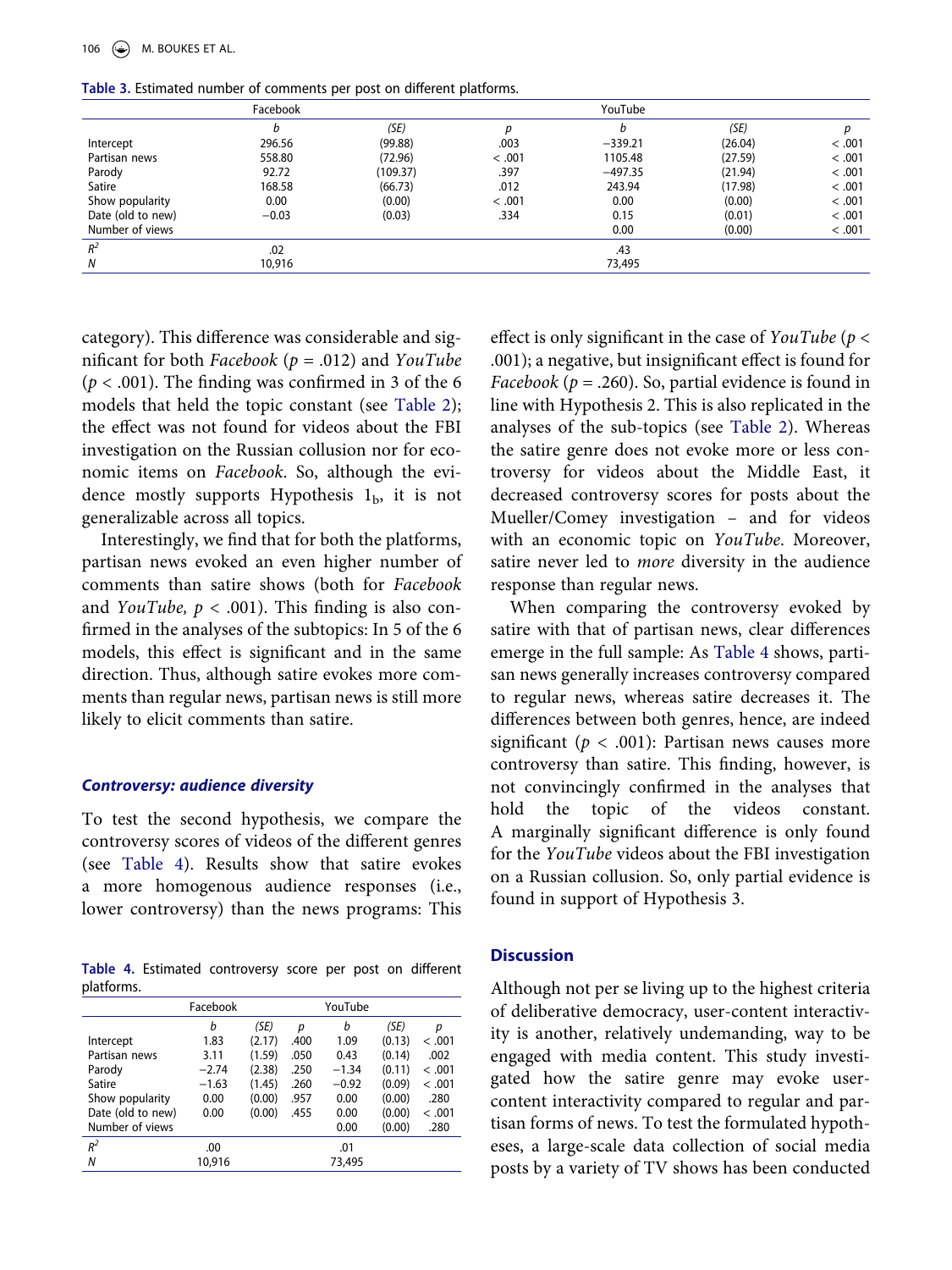to analyze how genres differ in their elicited usercontent interactivity (i.e., likes, comments and controversy).

Videos posted by satire shows, generally, generated more likes than those of regular news. Additional models that hold the topic of these videos constant by-and-large replicate these findings. Regarding the amount of elicited comments, we also find that political satire evokes more comments than regular news. These are two indications that the playful satire genre with its common language and humor is better able to encourage usercontent interactivity than objective and often abstract news coverage (Tuchman, [1972](#page-15-1); Woodstock, [2014](#page-15-3)).

Thus, satire seems more suitable to encourage user-content interactivity in the form of likes and comments than regular news. The genre difference that this study, moreover, tested was between satire and partisan news. As argued above, both formats share several features (i.e., lack of objectivity, clearcut opinions expressed by the show hosts) and are comparable in terms of their discourse (Brugman et al., [2021](#page-13-22)). Yet, what clearly delineates them is the relative presence of humor, which obviously is a more prominent ingredient of satire, but at times can also be found in partisan news. This humor component may, thus, partly explain the differences between both genres in terms of their effects on usercontent interactivity. Yet, our empirical approach cannot rule out other differences in content that potentially confound this relationship. And, neither can our aggregate-level approach confirm that people actually perceived the satire or parody shows as humorous; some people may actually miss the humorous intent of satire and perceive a sincere political expression rather than irony or humor (LaMarre, Landreville, & Beam, [2009;](#page-14-22) Mohammed, [2014\)](#page-14-23). Yet, studies findings that some viewers do not recognize the irony of satire mostly focused on *The Colbert Report*, which was not part of our sample (i.e., was not broadcasted anymore when we collected the data).

<span id="page-10-0"></span>Although both satire and partisan news elicit more likes and more comments than regular news – demonstrating that subjectivity in itself has an engaging effect – it is satire that receives most likes, whereas partisan news evokes most commentary. Accordingly, humor may especially

encourage people to engage in less demanding forms of participation (i.e., basic-level, Ksiazek et al., [2016\)](#page-14-1). The presence of humor, however, may theoretically explain why satire simultaneously decreases the urgency to take up more demanding (high-level forms) forms of interactivity, such as writing comments (Burke & Kraut, [2016](#page-13-17)). This finding corresponds with previous research finding that political comedy motivates viewers to engage in small behaviors, but is less likely to activate more demanding political behaviors (Bode & Becker, [2018\)](#page-12-4). It could be that humor causes a relatively lower perceived importance that may prevent high-level user-content interactivity (but see Boukes, [2019a](#page-12-3)a). Alternatively, satire may require too many cognitive resources to still allow deliberative user responses (Young, [2008\)](#page-15-7). Individual-level research – with precisely manipulated stimuli – on the mediating mechanisms of this effect is necessary to understand why satire is more engaging than regular news but less than partisan news – at least, in terms of the tendency to write comments.

Regarding controversy, we find that political satire evokes the most homogenous audience responses – even compared to regular news that was received with more controversy. The explanation for this could be two-fold. First, satire could be particularly likely to attract a like-minded audience (Arpan et al., [2011;](#page-12-6) Stroud & Muddiman, [2013](#page-15-6)); however, the same could be expected for partisan news, which instead elicits most controversy. Accordingly, a second explanation seems more plausible: Viewers of political satire may be less likely to actively disagree with its content for reasons that have already been demonstrated in the literature. The humor in satire could release some of the tension that exists regarding political issues (Paletz, [1990\)](#page-14-20) and, accordingly, may avoid a "usversus-them" response. To fully understand and enjoy satire, moreover, viewers might be less critical about its arguments (Young, [2008\)](#page-15-7), consider it as "just a joke" (Nabi et al., [2007\)](#page-14-11), and therefore are less likely to express their dissatisfaction. Altogether, this would lead to a more homogenous response toward satire compared to news. The findings regarding controversy were mostly yielded in models with *YouTube* data. The evidence found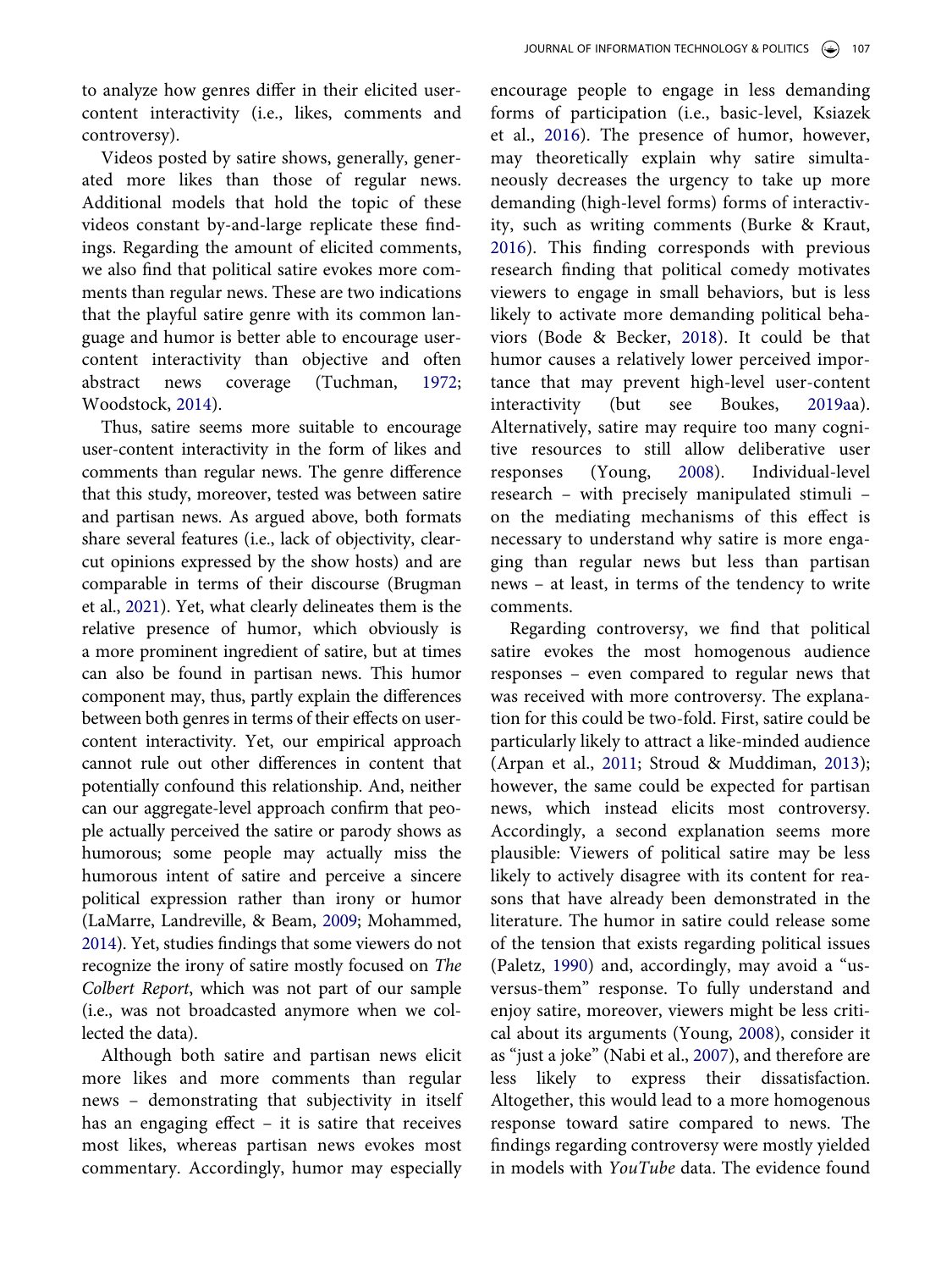in the case of *Facebook* was less strong. Although speculative, one could argue that the validity of our controversy measurement might have been weakened by the more complex way in which people expressed their agreement or dissatisfaction with videos on *Facebook*. Whereas for *YouTube* this simply happened by means of thumbs-up and thumbs-down, on *Facebook* this occurs less straightforwardly via a range of positive and negative emoticons that potentially are open for interpretation by individual users.

<span id="page-11-4"></span>Thus, findings are somewhat conditional upon the platform that is analyzed, which confirms the assumption that the specific platform affordances and gratifications sought on social media might cause differences (see Boukes, [2019b](#page-12-0)). In particular, differences regarding the number of likes that were elicited emerged between *YouTube* and *Facebook*  on the one hand and *Twitter* on the other hand. Whereas satire caused more likes on the first two platforms, on *Twitter* this genre effect was not found. Compared to the other two platforms, *Twitter*'s infrastructure is particularly suitable to quickly follow the news (Kwak, Lee, Park, & Moon, [2010](#page-14-24); Lee & Oh, [2013](#page-14-25)). Moreover, *Twitter*  users have a particular interest in information purposes (Hughes, Rowe, Batey, & Lee, [2012](#page-13-25)), and may thus particularly appreciate posts of regular news media compared to the users of the other platforms. In contrast, *YouTube* users are particularly entertainment-oriented (Khan, [2017\)](#page-14-26), which explains the higher level of interactivity that satire yields there – also compared to partisan news and for the three specific topics (see [Table 2\)](#page-8-0). The similarity in findings between *YouTube* and *Facebook*, accordingly, may also be explained because they attract a relatively similar audience (see report by Hootsuite, [2020\)](#page-13-26).

<span id="page-11-3"></span><span id="page-11-2"></span><span id="page-11-1"></span>No specific hypotheses were formulated about the difference between political satire and parodyoriented forms of political humor. Examples of the latter were included to get an insight in the effects of more ambiguous forms of political comedy, which are often perceived as carrying a less certain and more complex message (e.g., Landreville, [2015](#page-14-3)). Additional analyses with satire as the reference category find mixed results (see [Table 5](#page-11-0)). As [Table 2](#page-8-0) already showed, satire and parody follow a similar pattern regarding the number of likes:

<span id="page-11-0"></span>**Table 5.** The effects of parody vs. satire on user-content interactivity.

|             |           | Parody vs. Satire |             |         |
|-------------|-----------|-------------------|-------------|---------|
|             | Overall   | Mueller/Comey     | Middle East | Economy |
| Facebook:   |           |                   |             |         |
| Likes       | $\pm$     |                   | n.s.        | $^{+}$  |
| Comments    | n.s.      | n.s.              | n.s.        | n.s.    |
| Controversy | n.s.      | n.s.              | n.S.        | n.s.    |
| YouTube:    |           |                   |             |         |
| Likes       | $\ddot{}$ | $\ddot{}$         | $\ddot{}$   | $^{+}$  |
| Comments    | $^{+}$    | $+$               | $\ddot{}$   | $^{+}$  |
| Controversy | $^{+}$    | n.S.              | n.s.        | n.s.    |
| Twitter:    |           |                   |             |         |
| Likes       |           |                   |             |         |

Cells indicate positive (+), negative (-), or non-significant effects (n.s.) of parody (0) versus satire (1) while controlling for the same factors as in Tables 1, 3 and 4.

Zooming in on the platforms, though, satire receives especially many likes on *YouTube*, whereas more likes are given to parody instead on *Twitter*. Political satire, however, is clearly more likely to evoke commentary – although this is only found on *YouTube* and not on *Facebook*. No evident differences emerge between both genres for controversy. So, whereas humor in general seems to increase the tendency to elicit likes (compared to news), it is the combination of humor and a partisan view in satire that encourages citizens' expression through usercomments. This confirms the earlier discussed difference between satire and partisan news, and suggests that higher levels of outspokenness and relatively lower levels of humorous ambiguity increase the likelihood of high-level user-content interactivity (i.e., writing comments).

Altogether, the current study introduces a novel way to study the differences in evoked user-content interactivity between genres of more and less entertaining forms of news. Although findings are often conditional upon the social network that is studied as well as the specific topic under investigation, results generally demonstrate that political satire evokes more engagement than regular forms of news when comparing the effects on basic-level (i.e., liking) and high-level (i.e., commenting) usercontent interactivity. However, satire sparked less controversy than news – which indicates a relatively more homogenous audience interaction. By comparing the interactivity that is yielded by satire versus partisan news and parody-oriented programs, we confirm our presumption that the *humorous* elements of satire encourage favoriting and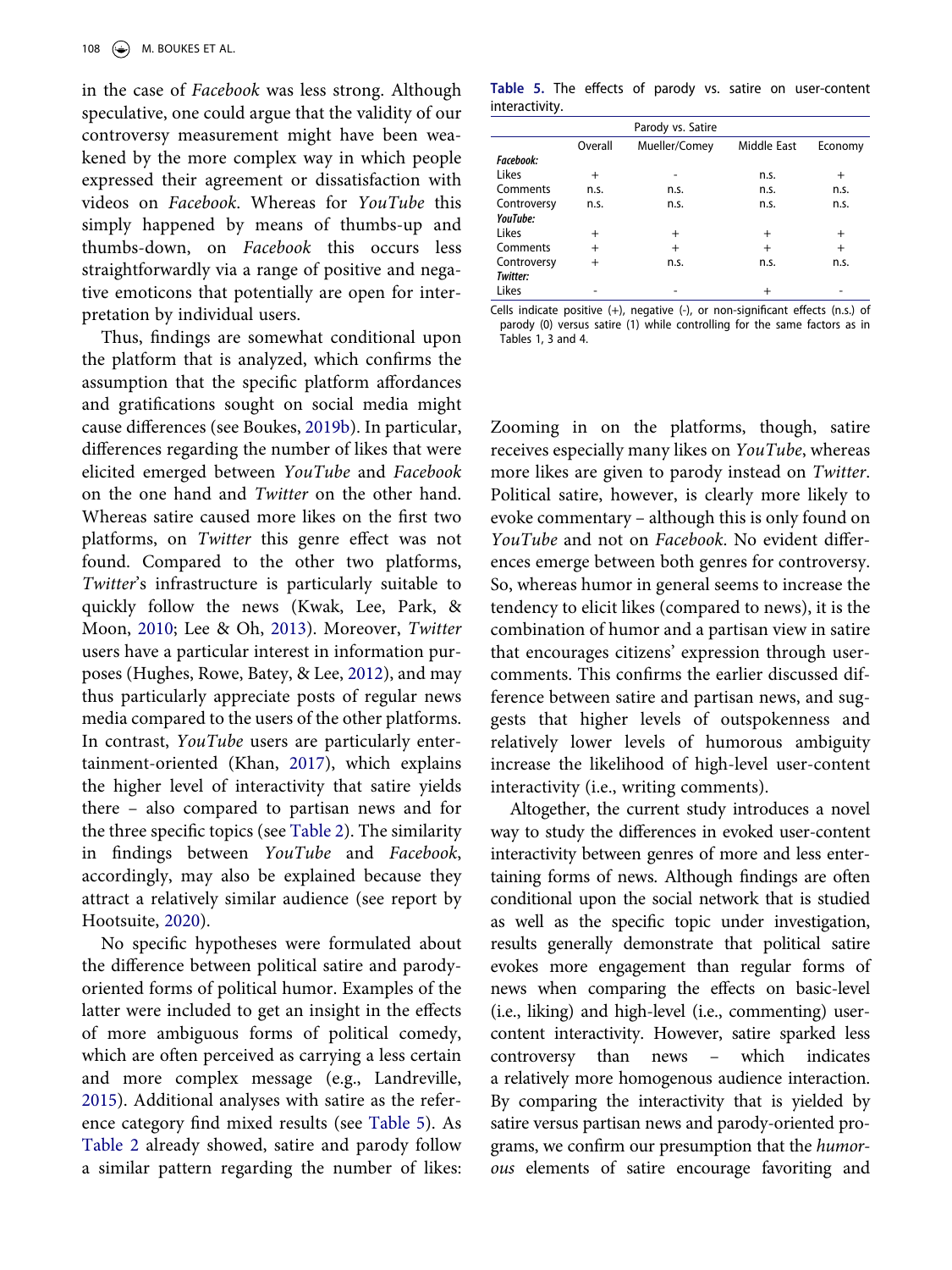liking of posts, whereas it is the *subjectivity* and *outspokenness* in the satire genre (and in partisan news) that motivates the audience to engage in commentary. Future research that analyzes (or manipulates) the exact content features of these genres is necessary to further support this conclusion.

#### **Notes**

- <span id="page-12-10"></span>1. <https://github.com/rugantio/fbcrawl>
- <span id="page-12-11"></span>2. Python library "Twython" was leveraged for this purpose: <https://github.com/ryanmcgrath/twython>

#### **Funding**

This work was supported by the Netherlands Organisation for Scientific Research (NWO) with a VENI grant under project number: 016.Veni.195.123 (awarded to Mark Boukes).

## **Notes on contributors**

Dr. *Mark Boukes* (PhD, 2015, at Universiteit van Amsterdam) is an Assistant Professor in the department of Communication Science at the Amsterdam School of Communication Research (ASCoR), University of Amsterdam. Twitter-handle: @markboukes; ORCiD: https://orcid.org/0000-0002-3377-6281; E-mail: markboukes@gmail.com

*Xiaotong Chu* (MA, 2020, at University of Amsterdam) is a PhD candidate in the department of Communication Science at the Amsterdam School of Communication Research (ASCoR), University of Amsterdam. ORCiD: 0000- 0003-0480-0526. Twitter-handle: @XiaotongChu; E-mail: x. chu@uva.nl

*M. F. Abdulqadir Noon* is a PhD candidate in the department of Communication Science at the Amsterdam School of Communication Research (ASCoR), University of Amsterdam. ORCiD: 0000-0002-6243-9241. Twitter-handle: @NoonAbdulqadir; E-mail: n.m.i.a.fatahelrahmanabdulqadir@uva.nl

*Rufei Liu* (MA, 2021, at University of Amsterdam) is a graduate student in the department of Communication Science at the Graduate School of Communication, University of Amsterdam. E-mail: meoclelrf@163.com

Dr. *Theo Araujo* (PhD, 2015, at Universiteit van Amsterdam) is an Associate Professor in the department of Communication Science at the Amsterdam School of Communication Research (ASCoR), University of Amsterdam. Twitter-handle: @theoaraujo; ORCiD: https:// orcid.org/0000-0002-4633-9339; E-mail: T.B.Araujo@uva.nl

Dr. *Anne C. Kroon* (PhD, 2017, at Universiteit van Amsterdam) is an Assistant Professor in the department of Communication Science at the Amsterdam School of Communication Research (ASCoR), University of Amsterdam. Twitter-handle: @annekroon; ORCiD: https:// orcid.org/0000-0001-7600-7979; E-mail: A.C.Kroon@uva.nl

## **ORCID**

Mark Boukes **b** http://orcid.org/0000-0002-3377-6281 Xiaotong Chu http://orcid.org/0000-0003-0480-0526 M. F. Abdulqadir Noon D http://orcid.org/0000-0002-6243-9241

Theo Araujo http://orcid.org/0000-0002-4633-9339 Anne C. Kroon D http://orcid.org/0000-0001-7600-7979

#### **References**

- <span id="page-12-6"></span>Arpan, L. M., Bae, B., Chen, Y., & Greene, G. H. [\(2011\)](#page-4-0). Perceptions of bias in political content in late night comedy programs. *Electronic News*, *5*, 158–173. doi:[10.1177/](https://doi.org/10.1177/1931243111421765)  [1931243111421765](https://doi.org/10.1177/1931243111421765)
- <span id="page-12-9"></span>Baym, G. [\(2005](#page-4-1)). The daily show: Discursive integration and the reinvention of political journalism. *Political Communication*, *22*, 259–276. doi:[10.1080/10584600591006492](https://doi.org/10.1080/10584600591006492)
- <span id="page-12-1"></span>Baym, G., & Shah, C. ([2011\)](#page-3-0). Circulating struggle. *Information, Communication & Society*, *14*, 1017–1038. doi:[10.1080/1369118X.2011.554573](https://doi.org/10.1080/1369118X.2011.554573)
- <span id="page-12-8"></span>Becker, A. B. [\(2014](#page-4-2)). Playing with politics: Online political parody, affinity for political humor, anxiety reduction, and implications for political efficacy. *Mass Communication and Society*, *17*, 424–445. doi:[10.1080/15205436.2014.891134](https://doi.org/10.1080/15205436.2014.891134)
- <span id="page-12-2"></span>Becker, A. B., & Bode, L. [\(2018](#page-3-1)). Satire as a source for learning? The differential impact of news versus satire exposure on net neutrality knowledge gain. *Information, Communication & Society*, *21*, 612–625. doi:[10.1080/](https://doi.org/10.1080/1369118X.2017.1301517)  [1369118X.2017.1301517](https://doi.org/10.1080/1369118X.2017.1301517)
- <span id="page-12-12"></span>Blei, D. M., Ng, A. Y., Jordan, M. I., & Lafferty, J. [\(2003\)](#page-16-1). Latent Dirichlet allocation. *Journal of Machine Learning Research*, *3*, 993–1022.
- <span id="page-12-4"></span>Bode, L., & Becker, A. B. ([2018](#page-3-2)). Go fix it: Comedy as an agent of political activation. *Social Science Quarterly*, *99*, 1572–1584. doi:[10.1111/ssqu.12521](https://doi.org/10.1111/ssqu.12521)
- <span id="page-12-5"></span>Borah, P., Thorson, K., & Hwang, H. ([2015](#page-3-3)). Causes and consequences of selective exposure among political blog readers. *Journal of Information Technology & Politics*, *12*, 186–199. doi:[10.1080/19331681.2015.1008608](https://doi.org/10.1080/19331681.2015.1008608)
- <span id="page-12-7"></span>Borden, S. L., & Tew, C. [\(2007](#page-4-3)). The role of journalist and the performance of journalism: Ethical lessons from "fake" news. *Journal of Mass Media Ethics*, *22*, 300–314. doi:[10.1080/08900520701583586](https://doi.org/10.1080/08900520701583586)
- <span id="page-12-3"></span>Boukes, M. ([2019a](#page-3-4)). Agenda-setting with satire: How political satire increased TTIP's saliency on the public, media, and political agenda. *Political Communication*, *36*, 426–451. doi:[10.1080/10584609.2018.1498816](https://doi.org/10.1080/10584609.2018.1498816)
- <span id="page-12-0"></span>Boukes, M. ([2019b\)](#page-2-0). Social network sites and acquiring current affairs knowledge: The impact of Twitter and Facebook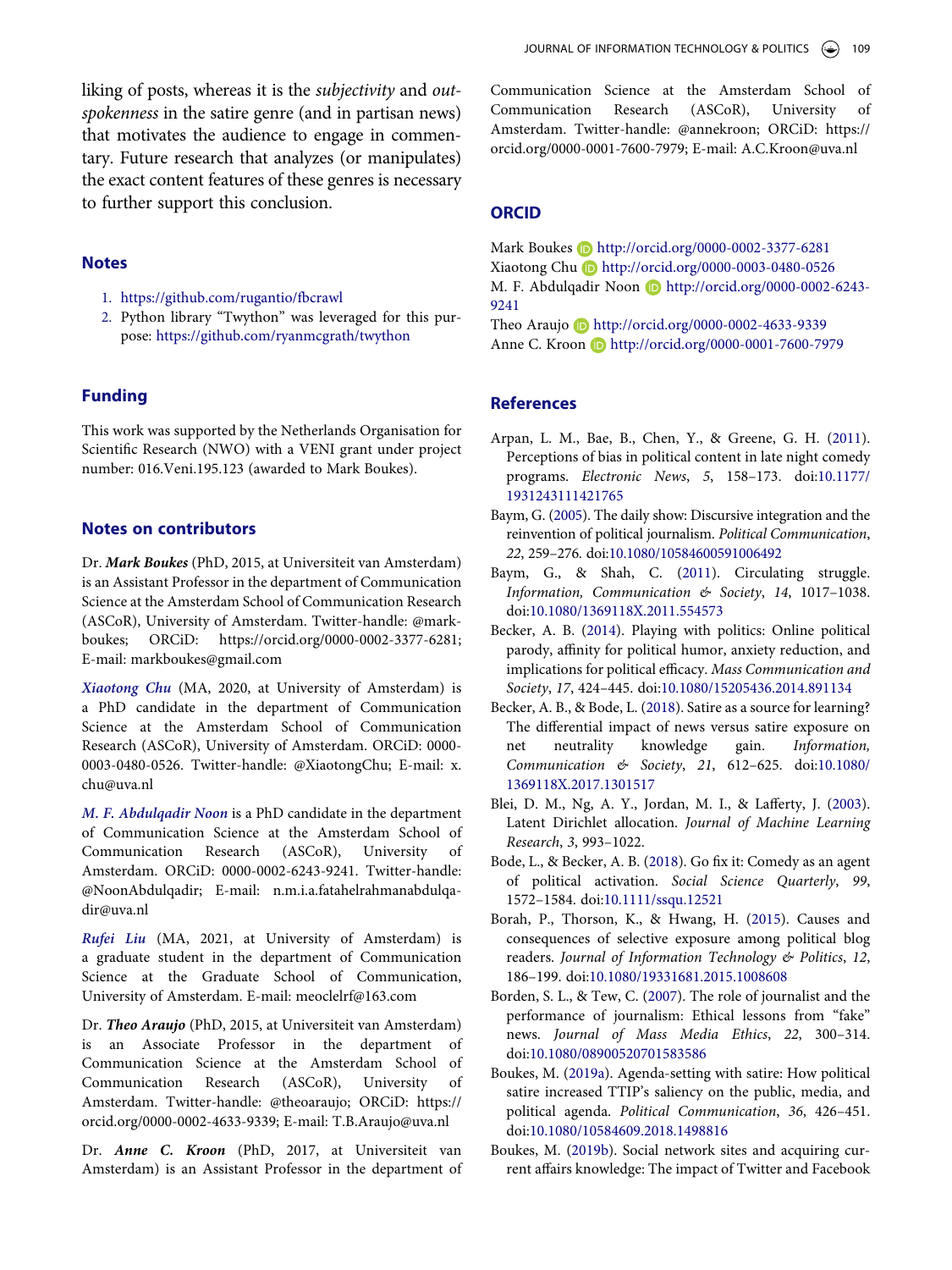usage on learning about the news. *Journal of Information Technology & Politics,16*(1), 36–51. doi:[10.1080/](https://doi.org/10.1080/19331681.2019.1572568) [19331681.2019.1572568.](https://doi.org/10.1080/19331681.2019.1572568)

- <span id="page-13-5"></span>Boukes, M., Boomgaarden, H. G., Moorman, M., & De Vreese, C. H. ([2014](#page-2-1)). News with an attitude: Assessing the mechanisms underlying the effects of opinionated news. *Mass Communication and Society*, *17*, 354–378. doi:[10.1080/15205436.2014.891136](https://doi.org/10.1080/15205436.2014.891136)
- <span id="page-13-20"></span>Boukes, M., & Hameleers, M. [\(2020\)](#page-4-4). Shattering populists' rhetoric with satire at elections times: The effect of humorously holding populists accountable for their lack of solutions. *Journal of Communication*, *70*, 574–597. doi:[10.1093/](https://doi.org/10.1093/joc/jqaa020) [joc/jqaa020](https://doi.org/10.1093/joc/jqaa020)
- <span id="page-13-3"></span>Boulianne, S., & Theocharis, Y. ([2020\)](#page-1-0). Young people, digital media, and engagement: A meta-analysis of research. *Social Science Computer Review*, *38*, 111–127. doi:[10.1177/](https://doi.org/10.1177/0894439318814190) [0894439318814190](https://doi.org/10.1177/0894439318814190)
- <span id="page-13-21"></span>Brock, D., & Rabin-Havt, A. [\(2012\)](#page-4-5). *The fox effect: How Roger Ailes turned a network into a propaganda machine*. New York, NY: Anchor.
- <span id="page-13-22"></span>Brugman, B. C., Burgers, C. F., Beukeboom, C. J., & Konijn, E. A. [\(2021\)](#page-4-6). *From the daily show to last week tonight, and more: A quantitative analysis of discursive integration in satirical news shows*. Paper presented at the 71st Annual International Communication Association (ICA) Conference, Virtual meeting.
- <span id="page-13-17"></span>Burke, M., & Kraut, R. E. ([2016\)](#page-3-5). The relationship between Facebook use and well-being depends on communication type and tie strength. *Journal of Computer-Mediated Communication*, *21*, 265–281. doi:[10.1111/](https://doi.org/10.1111/jcc4.12162) [jcc4.12162](https://doi.org/10.1111/jcc4.12162)
- <span id="page-13-6"></span>Camaj, L., & Santana, A. D. [\(2015\)](#page-2-2). Political deliberation on Facebook during electoral campaigns: Exploring the relevance of moderator's technical role and political ideology. *Journal of Information Technology & Politics*,*12*(4), 325– 341.
- <span id="page-13-10"></span>Chatzopoulou, G., Sheng, C., & Faloutsos, M. ([2010](#page-2-3), March 15-19). *A first step towards understanding popularity in YouTube*. Paper presented at the 2010 INFOCOM IEEE conference on computer communications workshops, San Diego, CA.
- <span id="page-13-14"></span>Chen, H., Gan, C., & Sun, P. ([2017\)](#page-3-6). How does political satire influence political participation? Examining the role of counter-and pro-attitudinal exposure, anger, and personal issue importance. *International Journal of Communication*, *11*, 3011–3029.
- <span id="page-13-7"></span>Coe, K., Kenski, K., & Rains, S. A. [\(2014\)](#page-2-2). Online and uncivil? Patterns and determinants of incivility in newspaper website comments. *Journal of Communication*, *64*, 658–679. doi:[10.1111/jcom.12104](https://doi.org/10.1111/jcom.12104)
- <span id="page-13-19"></span>Coe, K., Tewksbury, D., Bond, B. J., Drogos, K. L., Porter, R. W., Yahn, A., & Zhang, Y. ([2008](#page-3-7)). Hostile news: Partisan use and perceptions of cable news programming. *Journal of Communication*, *58*, 201–219. doi:[10.1111/](https://doi.org/10.1111/j.1460-2466.2008.00381.x) [j.1460-2466.2008.00381.x](https://doi.org/10.1111/j.1460-2466.2008.00381.x)
- <span id="page-13-12"></span>Compton, J. ([2018\)](#page-3-8). Inoculation against/with political humor. In J. C. Baumgartner & A. B. Becker (Eds.), *Political humor*

*in a changing media landscape* (pp. 95–113). Lanham MD: Lexington.

- <span id="page-13-1"></span>Cunningham, F. ([2002](#page-1-1)). *Theories of democracy: A critical introduction*. London, United Kingdom: Routledge.
- <span id="page-13-0"></span>Dahlgren, P. [\(2005](#page-1-2)). The internet, public spheres, and political communication: Dispersion and deliberation. *Political Communication*, *22*, 147–162. doi:[10.1080/](https://doi.org/10.1080/10584600590933160) [10584600590933160](https://doi.org/10.1080/10584600590933160)
- <span id="page-13-13"></span>Day, A. ([2013](#page-3-9)). Shifting the conversation: Colbert's super PAC and the measurement of satirical efficacy. *International Journal of Communication*, *7*, 414–429.
- <span id="page-13-9"></span>Deuze, M. [\(2003\)](#page-2-4). The web and its journalisms: Considering the consequences of different types of newsmedia online. *New Media & Society*, *5*, 203–230. doi:[10.1177/](https://doi.org/10.1177/1461444803005002004) [1461444803005002004](https://doi.org/10.1177/1461444803005002004)
- <span id="page-13-23"></span>Dubois, E., & Blank, G. ([2018](#page-4-7)). The echo chamber is overstated: The moderating effect of political interest and diverse media. *Information, Communication & Society*, *21*, 729–745. doi:[10.1080/1369118X.2018.1428656](https://doi.org/10.1080/1369118X.2018.1428656)
- <span id="page-13-2"></span>Ferree, M. M., Gamson, W. A., Gerhards, J., & Rucht, D. [\(2002\)](#page-1-3). Four models of the public sphere in modern democracies. *Theory and Society*, *31*, 289–324. doi:[10.1023/A:1016284431021](https://doi.org/10.1023/A:1016284431021)
- <span id="page-13-24"></span>Friess, D., & Eilders, C. [\(2015\)](#page-5-0). A systematic review of online deliberation research. *Policy & Internet*, *7*, 319–339. doi:[10.1002/poi3.95](https://doi.org/10.1002/poi3.95)
- <span id="page-13-11"></span>Habermas, J. ([1989](#page-2-5)). *The structural transformation of the public sphere: An inquiry into a category of bourgeois society*. Cambridge, MA: MIT press.
- <span id="page-13-8"></span>Halpern, D., & Gibbs, J. [\(2013](#page-2-6)). Social media as a catalyst for online deliberation? Exploring the affordances of Facebook and YouTube for political expression. *Computers in Human Behavior*, *29*, 1159–1168. doi:[10.1016/j.chb.2012.10.008](https://doi.org/10.1016/j.chb.2012.10.008)
- <span id="page-13-18"></span>Hansen, G. J., & Kim, H. ([2011\)](#page-3-10). Is the media biased against me? A meta-analysis of the hostile media effect research. *Communication Research Reports*, *28*, 169–179. doi:[10.1080/08824096.2011.565280](https://doi.org/10.1080/08824096.2011.565280)
- <span id="page-13-4"></span>Hart, R. P., & Hartelius, E. J. ([2007](#page-1-4)). The political sins of Jon Stewart. *Critical Studies in Media Communication*, *24*, 263–272. doi:[10.1080/07393180701520991](https://doi.org/10.1080/07393180701520991)
- <span id="page-13-15"></span>Hoffman, L. H., & Thomson, T. L. [\(2009\)](#page-3-11). The effect of television viewing on adolescents' civic participation: Political efficacy as a mediating mechanism. *Journal of Broadcasting & Electronic Media*, *53*, 3–21. doi:[10.1080/](https://doi.org/10.1080/08838150802643415)  [08838150802643415](https://doi.org/10.1080/08838150802643415)
- <span id="page-13-16"></span>Hoffman, L. H., & Young, D. G. [\(2011](#page-3-11)). Satire, punch lines, and the nightly news: Untangling media effects on political participation. *Communication Research Reports*, *28*, 159–168. doi:[10.1080/08824096.2011.565278](https://doi.org/10.1080/08824096.2011.565278)
- <span id="page-13-26"></span>Hootsuite. ([2020\)](#page-11-1). Digital 2020: Global digital overview. Retrieved from [https://p.widencdn.net/1zybur/](https://p.widencdn.net/1zybur/Digital2020Global_Report_en) [Digital2020Global\\_Report\\_en](https://p.widencdn.net/1zybur/Digital2020Global_Report_en)
- <span id="page-13-25"></span>Hughes, D. J., Rowe, M., Batey, M., & Lee, A. ([2012](#page-11-2)). A tale of two sites: Twitter vs. Facebook and the personality predictors of social media usage. *Computers in Human Behavior*, *28*, 561–569. doi:[10.1016/j.](https://doi.org/10.1016/j.chb.2011.11.001) [chb.2011.11.001](https://doi.org/10.1016/j.chb.2011.11.001)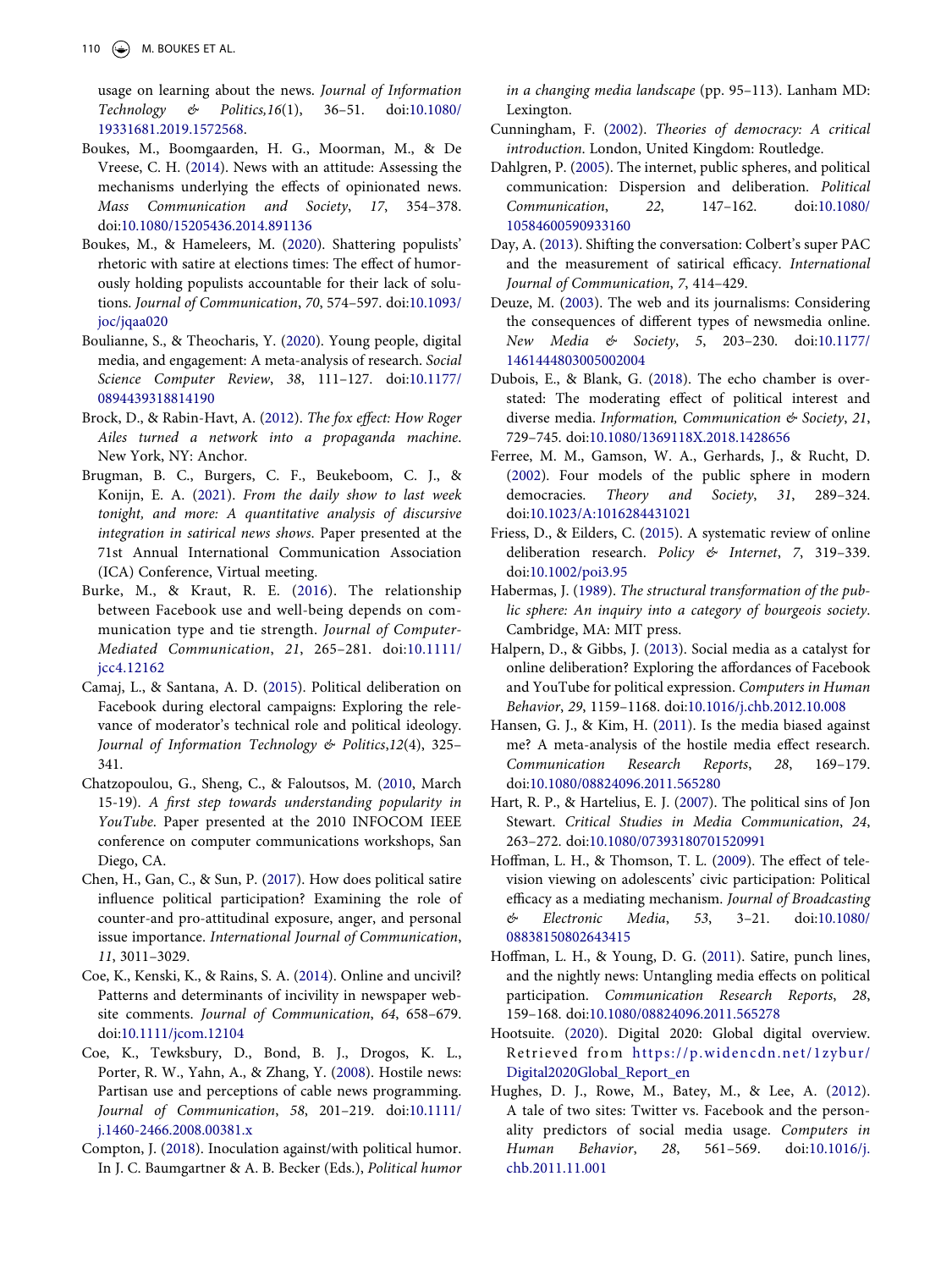- <span id="page-14-7"></span>Hujanen, J., & Pietikäinen, S. ([2004\)](#page-2-7). Interactive uses of journalism: Crossing between technological potential and young people's news-using practices. *New Media & Society*, *6*, 383–401. doi:[10.1177/1461444804042521](https://doi.org/10.1177/1461444804042521)
- <span id="page-14-4"></span>Hutchby, I. ([2017\)](#page-2-8). Hybridisation, personalisation and tribuneship in the political interview. *Journalism*, *18*, 101–118. doi:[10.1177/1464884916657528](https://doi.org/10.1177/1464884916657528)
- <span id="page-14-13"></span>Janssen, D., & Kies, R. ([2005](#page-3-12)). Online forums and deliberative democracy. *Acta Politica*, *40*, 317–335. doi:[10.1057/pal](https://doi.org/10.1057/palgrave.ap.5500115)[grave.ap.5500115](https://doi.org/10.1057/palgrave.ap.5500115)
- <span id="page-14-2"></span>Jones, J. P., & Baym, G. [\(2010\)](#page-2-9). A dialogue on satire news and the crisis of truth in postmodern political television. *Journal of Communication Inquiry*, *34*, 278–294. doi:[10.1177/](https://doi.org/10.1177/0196859910373654) [0196859910373654](https://doi.org/10.1177/0196859910373654)
- <span id="page-14-26"></span>Khan, M. L. [\(2017\)](#page-11-3). Social media engagement: What motivates user participation and consumption on YouTube? *Computers in Human Behavior*, *66*, 236–247. doi:[10.1016/](https://doi.org/10.1016/j.chb.2016.09.024) [j.chb.2016.09.024](https://doi.org/10.1016/j.chb.2016.09.024)
- <span id="page-14-0"></span>Ksiazek, T. B. ([2018\)](#page-1-5). Commenting on the news. *Journalism Studies*, *19*, 650–673. doi:[10.1080/1461670X.2016.1209977](https://doi.org/10.1080/1461670X.2016.1209977)
- <span id="page-14-1"></span>Ksiazek, T. B., Peer, L., & Lessard, K. ([2016\)](#page-1-6). User engagement with online news: Conceptualizing interactivity and exploring the relationship between online news videos and user comments. *New Media & Society*, *18*, 502–520. doi:[10.1177/](https://doi.org/10.1177/1461444814545073) [1461444814545073](https://doi.org/10.1177/1461444814545073)
- <span id="page-14-24"></span>Kwak, H., Lee, C., Park, H., & Moon, S. ([2010](#page-11-4)). *What is Twitter, a social network or a news media?* Paper presented at the proceedings of the 19th international conference on World Wide Web, Raleigh, NC.
- <span id="page-14-22"></span>LaMarre, H. L., Landreville, K. D., & Beam, M. A. ([2009](#page-10-0)). The irony of satire. *The International Journal of Press/ Politics*, *14*, 212–231. doi:[10.1177/1940161208330904](https://doi.org/10.1177/1940161208330904)
- <span id="page-14-3"></span>Landreville, K. D. [\(2015](#page-2-10)). Satire as uncertain territory: Uncertainty expression in discussion about political satire, opinion, and news. *Humor*, *28*, 559–582. doi:[10.1515/](https://doi.org/10.1515/humor-2015-0105)  [humor-2015-0105](https://doi.org/10.1515/humor-2015-0105)
- <span id="page-14-25"></span>Lee, E., & Oh, S. Y. [\(2013](#page-11-4)). Seek and you shall find? How need for orientation moderates knowledge gain from twitter use. *Journal of Communication*, *63*, 745–765. doi:[10.1111/](https://doi.org/10.1111/jcom.12041) [jcom.12041](https://doi.org/10.1111/jcom.12041)
- <span id="page-14-17"></span>Lee, H. [\(2012](#page-4-8)). Communication mediation model of late-night comedy: The mediating role of structural features of interpersonal talk between comedy viewing and political participation. *Mass Communication and Society*, *15*, 647–671. doi:[10.1080/15205436.2012.664239](https://doi.org/10.1080/15205436.2012.664239)
- <span id="page-14-10"></span>Lee, H., & Kwak, N. [\(2014](#page-3-13)). The affect effect of political satire: Sarcastic humor, negative emotions, and political participation. *Mass Communication and Society*, *17*, 307–328. doi:[10.1080/15205436.2014.891133](https://doi.org/10.1080/15205436.2014.891133)
- <span id="page-14-16"></span>Lichter, S. R., & Farnsworth, S. J. ([2018](#page-4-9)). Partisan trends in late night humor. In J. C. Baumgartner & A. B. Becker (Eds.), *Political humor in a changing media landscape: A new generation of research* (pp. 45–57). Lanham, MD: Rowman & Littlefield.
- <span id="page-14-12"></span>Meddaugh, P. M. ([2010](#page-3-14)). Bakhtin, Colbert, and the center of discourse: Is there no "truthiness" in humor? *Critical*

*Studies in Media Communication*, *27*, 376–390. doi:[10.1080/15295030903583606](https://doi.org/10.1080/15295030903583606)

- <span id="page-14-18"></span>Meyers, C. ([2020](#page-4-5)). Partisan news, the myth of objectivity, and the standards of responsible journalism. *Journal of Media Ethics*, *35*, 180–194. doi:[10.1080/23736992.2020.1780131](https://doi.org/10.1080/23736992.2020.1780131)
- <span id="page-14-23"></span>Mohammed, S. N. [\(2014](#page-10-0)). "It-getting" in the Colbert Nation online forum. *Mass Communication and Society*, *17*, 173–194. doi:[10.1080/15205436.2013.804935](https://doi.org/10.1080/15205436.2013.804935)
- <span id="page-14-8"></span>Möller, A. M. & Boukes, M. ([2021\)](#page-2-11). Online Social Environments and Their Impact on Video Viewers: The Effects of User Comments on Entertainment Experiences and Knowledge Gain During Political Satire Consumption. *New Media & Society*, Advance online publication. doi:[10.1177/14614448211015984](https://doi.org/10.1177/14614448211015984)
- <span id="page-14-11"></span>Nabi, R. L., Moyer-Gusé, E., & Byrne, S. [\(2007](#page-3-15)). All joking aside: A serious investigation into the persuasive effect of funny social issue messages. *Communication Monographs*, *74*, 29–54. doi:[10.1080/03637750701196896](https://doi.org/10.1080/03637750701196896)
- <span id="page-14-19"></span>Ödmark, S. ([2018\)](#page-4-3). Making news funny: Differences in news framing between journalists and comedians. *Journalism, Advance Online Publication*, 1–18. [https://journals.sage](https://journals.sagepub.com/doi/full/10.1177/1464884918820432) [pub.com/doi/full/10.1177/1464884918820432](https://journals.sagepub.com/doi/full/10.1177/1464884918820432)
- <span id="page-14-27"></span>Oussalah, M., Bhat, F., Challis, K., & Schnier, T. [\(2013\)](#page-16-2). A software architecture for Twitter collection, search and geolocation services. *Knowledge-Based Systems*, *37*, 105–120. doi:[10.1016/j.knosys.2012.07.017](https://doi.org/10.1016/j.knosys.2012.07.017)
- <span id="page-14-20"></span>Paletz, D. L. ([1990](#page-4-10)). Political humor and authority: From support to subversion. *International Political Science Review*, *11*, 483–493. doi:[10.1177/019251219001100406](https://doi.org/10.1177/019251219001100406)
- <span id="page-14-5"></span>Papacharissi, Z. ([2004](#page-2-12)). Democracy online: Civility, politeness, and the democratic potential of online political discussion groups. *New Media & Society*, *6*, 259–283. doi:[10.1177/](https://doi.org/10.1177/1461444804041444)  [1461444804041444](https://doi.org/10.1177/1461444804041444)
- <span id="page-14-9"></span>Reilly, I., & Boler, M. ([2014\)](#page-3-16). The rally to restore sanity, prepoliticization, and the future of politics. *Communication, Culture & Critique*, *7*, 435–452. doi:[10.1111/cccr.12057](https://doi.org/10.1111/cccr.12057)
- <span id="page-14-15"></span>Richmond, J. C., & Porpora, D. V. ([2019](#page-4-11)). Entertainment politics as a modernist project in a Baudrillard world. *Communication Theory*, *29*, 421–440. doi:[10.1093/ct/qty036](https://doi.org/10.1093/ct/qty036)
- <span id="page-14-28"></span>Röder, M., Both, A., & Hinneburg, A. [\(2015](#page-16-3)). *Exploring the space of topic coherence measures*. Paper presented at the proceedings of the Eighth ACM international conference on Web Search and Data Mining, Shanghai, China.
- <span id="page-14-6"></span>Rowe, I. ([2015\)](#page-2-6). Deliberation 2.0: Comparing the deliberative quality of online news user comments across platforms. *Journal of Broadcasting & Electronic Media*, *59*, 539–555. doi:[10.1080/08838151.2015.1093482](https://doi.org/10.1080/08838151.2015.1093482)
- <span id="page-14-21"></span>Shearer, E., & Grieco, E. ([2019](#page-5-1)). Americans are wary of the role social media sites play in delivering the news. Retrieved from [https://www.journalism.org/2019/10/02/americans](https://www.journalism.org/2019/10/02/americans-are-wary-of-the-role-social-media-sites-play-in-delivering-the-news/)[are-wary-of-the-role-social-media-sites-play-in-delivering](https://www.journalism.org/2019/10/02/americans-are-wary-of-the-role-social-media-sites-play-in-delivering-the-news/)[the-news/](https://www.journalism.org/2019/10/02/americans-are-wary-of-the-role-social-media-sites-play-in-delivering-the-news/)
- <span id="page-14-14"></span>Stroud, N. J. ([2010\)](#page-3-17). Polarization and partisan selective exposure. *Journal of Communication*, *60*, 556–576. doi:[10.1111/j.1460-2466.2010.01497.x](https://doi.org/10.1111/j.1460-2466.2010.01497.x)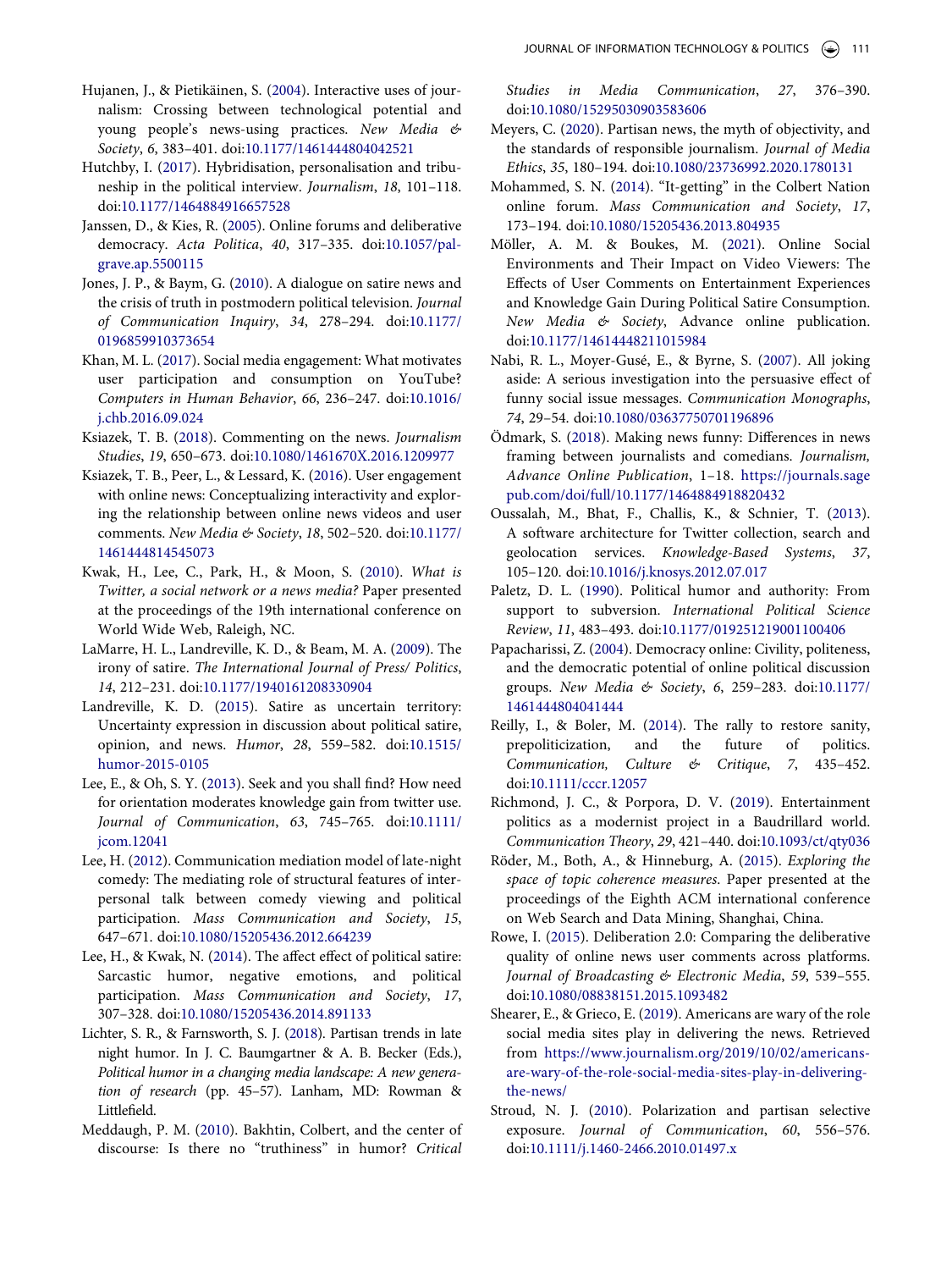- <span id="page-15-6"></span>Stroud, N. J., & Muddiman, A. [\(2013\)](#page-4-12). Selective exposure, tolerance, and satirical news. *International Journal of Public Opinion Research*, *25*, 271–290. doi:[10.1093/ijpor/edt013](https://doi.org/10.1093/ijpor/edt013)
- <span id="page-15-1"></span>Tuchman, G. ([1972](#page-3-18)). Objectivity as strategic ritual: An examination of newsmen's notions of objectivity. *American Journal of Sociology*, *77*, 660–679. doi:[10.1086/225193](https://doi.org/10.1086/225193)
- <span id="page-15-4"></span>Vallone, R. P., Ross, L., & Lepper, M. R. [\(1985\)](#page-3-19). The hostile media phenomenon: Biased perception and perceptions of media bias in coverage of the Beirut massacre. *Journal of Personality and Social Psychology*, *49*, 577–585. doi:[10.1037/](https://doi.org/10.1037/0022-3514.49.3.577) [0022-3514.49.3.577](https://doi.org/10.1037/0022-3514.49.3.577)
- <span id="page-15-2"></span>Weber, P. [\(2014](#page-3-20)). Discussions in the comments section: Factors influencing participation and interactivity in online newspapers' reader comments. *New Media & Society*, *16*, 941–957. doi:[10.1177/1461444813495165](https://doi.org/10.1177/1461444813495165)
- <span id="page-15-3"></span>Woodstock, L. [\(2014\)](#page-3-21). The news-democracy narrative and the unexpected benefits of limited news consumption: The case of news resisters. *Journalism*, *15*, 834–849. doi:[10.1177/](https://doi.org/10.1177/1464884913504260)  [1464884913504260](https://doi.org/10.1177/1464884913504260)
- <span id="page-15-0"></span>Yang, G., & Jiang, M. [\(2015\)](#page-3-22). The networked practice of online political satire in China: Between ritual and resistance. *International Communication Gazette*, *77*, 215–231. doi:[10.1177/1748048514568757](https://doi.org/10.1177/1748048514568757)
- <span id="page-15-7"></span>Young, D. G. ([2008\)](#page-4-13). The privileged role of the late-night joke: Exploring humor's role in disrupting argument scrutiny. *Media Psychology*, *11*, 119–142. doi:[10.1080/](https://doi.org/10.1080/15213260701837073)  [15213260701837073](https://doi.org/10.1080/15213260701837073)
- <span id="page-15-5"></span>Young, D. G. ([2020](#page-4-14)). *Irony and outrage: The polarized landscape of rage, fear, and laughter in the United States*. New York, NY: Oxford University Press.

## <span id="page-15-9"></span>**Appendix B. Technical Details of Data Collection**

#### **Facebook**

Our crawler was written in Python 3 and allows crawling public Facebook pages using *Scrapy*, which is a web crawling framework that allows extracting, processing, and storing data from websites. Considering that the desktop version of *Facebook* includes dynamic contents that only show up on mouse hover, the crawler navigates to the mobile version of *Facebook* ([https://mbasic.facebook.com\)](https://mbasic.facebook.com) because that version's contents are displayed in plain HTML. Within *Scrapy, XPath Selectors* was employed to extract the specific content features of posts and the accompanying user responses: post ID, post URL, show name, source, datetime, post text, total reaction count, count of six different types of reactions (i.e., like, love, haha, wow, sad and angry), and comment count. Tailored to our specific research focus, an extra item was added to the crawler "whether or not the post contains a video."

#### **YouTube**

The YouTube Data API (v3) was employed to access the relevant information of *YouTube* videos. The *YouTube Data API* has a default quota allocation of 10,000 units per day, and each API request incurs at least one unit quota (quota cost is determined by the request type). Due to the quota limit, the collection of data lasted several weeks.

The scraper was written in *Python 3*. Three functions were coded in order to gather the data. First, video IDs of all the channels and playlists were collected using channels.list and playlistItems.list methods with the part parameter set to "id." The maximum number of items per page was set to 50. Second, with the video IDs fetched from the first step, video

## <span id="page-15-8"></span>**Appendix A. Data Overview**

| <b>Table A1.</b> Overview of shows and collected data. |
|--------------------------------------------------------|
|--------------------------------------------------------|

|             |                                       |              | Facebook         |                 |              | YouTube          |                 |              | Twitter          |                  |
|-------------|---------------------------------------|--------------|------------------|-----------------|--------------|------------------|-----------------|--------------|------------------|------------------|
| Genre       | Show                                  | <b>Posts</b> | Oldest           | <b>Newest</b>   | <b>Posts</b> | Oldest           | <b>Newest</b>   | <b>Posts</b> | Oldest           | <b>Newest</b>    |
| <b>News</b> | <b>CBS Evening News</b>               | 795          | $1 - 13 - 2012$  | 8-20-2019       | 16,421       | $6 - 19 - 2013$  | $9 - 12 - 2019$ | 2422         | $8 - 13 - 2019$  | $11 - 16 - 2019$ |
| <b>News</b> | The 11th Hour                         | 240          | $6 - 13 - 2017$  | 8-20-2019       | 1282         | $9 - 15 - 2016$  | $9 - 13 - 2019$ | 608          | $9 - 26 - 2018$  | $11 - 15 - 2019$ |
| <b>News</b> | <b>PBS NewsHour</b>                   | 508          | 11-25-2008       | 8-20-2019       | 108          | $2 - 25 - 2016$  | $9 - 19 - 2019$ | 409          | 9-9-2019         | $11 - 16 - 2019$ |
| <b>News</b> | <b>World News Tonight</b>             | 779          | 10-2-2013        | $8 - 20 - 2019$ | 1101         | $5 - 29 - 2018$  | $9 - 21 - 2019$ | 1729         | $9 - 5 - 2019$   | $11 - 16 - 2019$ |
| <b>News</b> | <b>ABC Nightline</b>                  | 718          | $11 - 11 - 2013$ | 8-20-2019       | 130          | 4-5-2011         | $9 - 21 - 2019$ | 201          | $8 - 15 - 2019$  | 11-15-2019       |
| <b>News</b> | <b>Face the Nation</b>                | 390          | 11-4-2014        | $8 - 18 - 2019$ | 3735         | $9 - 5 - 2012$   | $9 - 23 - 2019$ | 1855         | $1 - 4 - 2019$   | $11 - 15 - 2019$ |
| <b>News</b> | 60 Minutes                            | 536          | 11-21-2013       | 8-11-2019       | 1086         | $9 - 24 - 2010$  | $9 - 22 - 2019$ | 1658         | 11-8-2017        | 11-15-2019       |
| <b>News</b> | <b>NBC News</b>                       | 437          | $9 - 11 - 2013$  | 8-20-2019       | 17,766       | 10-04-2010       | $9 - 24 - 2019$ | 179          | 10-9-2019        | $11 - 16 - 2019$ |
| <b>News</b> | Meet the Press                        | 562          | 12-29-2013       | 8-21-2019       | 830          | 12-3-2011        | $9 - 22 - 2019$ | 1212         | 8-16-2019        | 11-16-2019       |
| Partisan    | Anderson Cooper 360                   | 703          | $8 - 15 - 2008$  | 8-20-2019       | 277          | 4-5-2012         | 8-23-2019       | 2283         | $1 - 1 - 2018$   | $11 - 16 - 2019$ |
| Partisan    | Hannity                               | n/a          | n/a              | n/a             | 274          | 12-12-2018       | $9 - 12 - 2019$ | n/a          | n/a              | n/a              |
| Partisan    | <b>Tucker Carlson Tonight</b>         | 459          | $11 - 15 - 2016$ | 8-30-2019       | 970          | 12-22-2017       | $9 - 12 - 2019$ | 283          | $11 - 15 - 2016$ | 8-8-2019         |
| Partisan    | <b>Hardball with Chris Matthews</b>   | 340          | $2 - 17 - 2015$  | 8-16-2019       | 986          | $1 - 5 - 2016$   | $9 - 12 - 2019$ | 263          | 8-13-2019        | 11-16-2019       |
| Partisan    | The Rachel Maddow Show                | 303          | 11-20-2014       | 8-20-2019       | 3            | 10-14-2010       | 4-23-2011       | n/a          | n/a              | n/a              |
| Satire      | Daily Show                            | 574          | 10-16-2014       | 8-19-2019       | 1677         | 9-29-2015        | 9-7-2019        | 1470         | 12-31-2018       | 11-15-2019       |
| Satire      | Last Week Tonight                     | 146          | 3-26-2014        | $5 - 16 - 2019$ | 282          | 3-21-2014        | 8-19-2019       | 14           | $1 - 18 - 2017$  | $8 - 12 - 2019$  |
| Satire      | Patriot Act with Hasan Minhaj         | 174          | 8-9-2018         | 10-29-2019      | 86           | 10-28-2018       | 10-28-2019      | 357          | 8-9-2018         | $11 - 15 - 2019$ |
| Satire      | Late Show with Colbert                | 598          | $9 - 8 - 2015$   | 8-20-2019       | 5700         | 6-29-2015        | 9-7-2019        | 694          | 2-20-2019        | $11 - 16 - 2019$ |
| Satire      | Real Time with Bill Maher             | 595          | $1 - 14 - 2013$  | 8-17-2019       | 1616         | 11-8-2010        | 9-7-2019        | 562          | 4-1-2017         | $11 - 16 - 2019$ |
| Satire      | <b>Full Frontal with Samantha Bee</b> | 494          | 11-23-2015       | 8-19-2019       | 1005         | $11 - 23 - 2015$ | $9 - 2 - 2019$  | 875          | 7-26-2017        | $11 - 15 - 2019$ |
| Satire      | Late Night with Seth Meyers           | 485          | 2-21-2014        | 8-17-2019       | 2917         | 2-21-2014        | $9 - 12 - 2019$ | 923          | 2-9-2018         | $11 - 16 - 2019$ |
| Parody      | Saturday Night Live                   | 425          | 9-24-2014        | 8-17-2019       | 6875         | $8 - 6 - 2013$   | 9-7-2019        | 860          | 1-28-2018        | $11 - 15 - 2019$ |
| Parody      | The Onion                             | 365          | 2-27-2008        | $8 - 2 - 2019$  | 1387         | $1 - 17 - 2008$  | $6 - 19 - 2019$ | 72           | 5-29-2019        | $11 - 14 - 2019$ |
| Parody      | South Park                            | 290          | 10-21-2009       | 7-31-2019       | 353          | 6-4-2012         | 8-21-2019       | 90           | $11 - 1 - 2018$  | 11-15-2019       |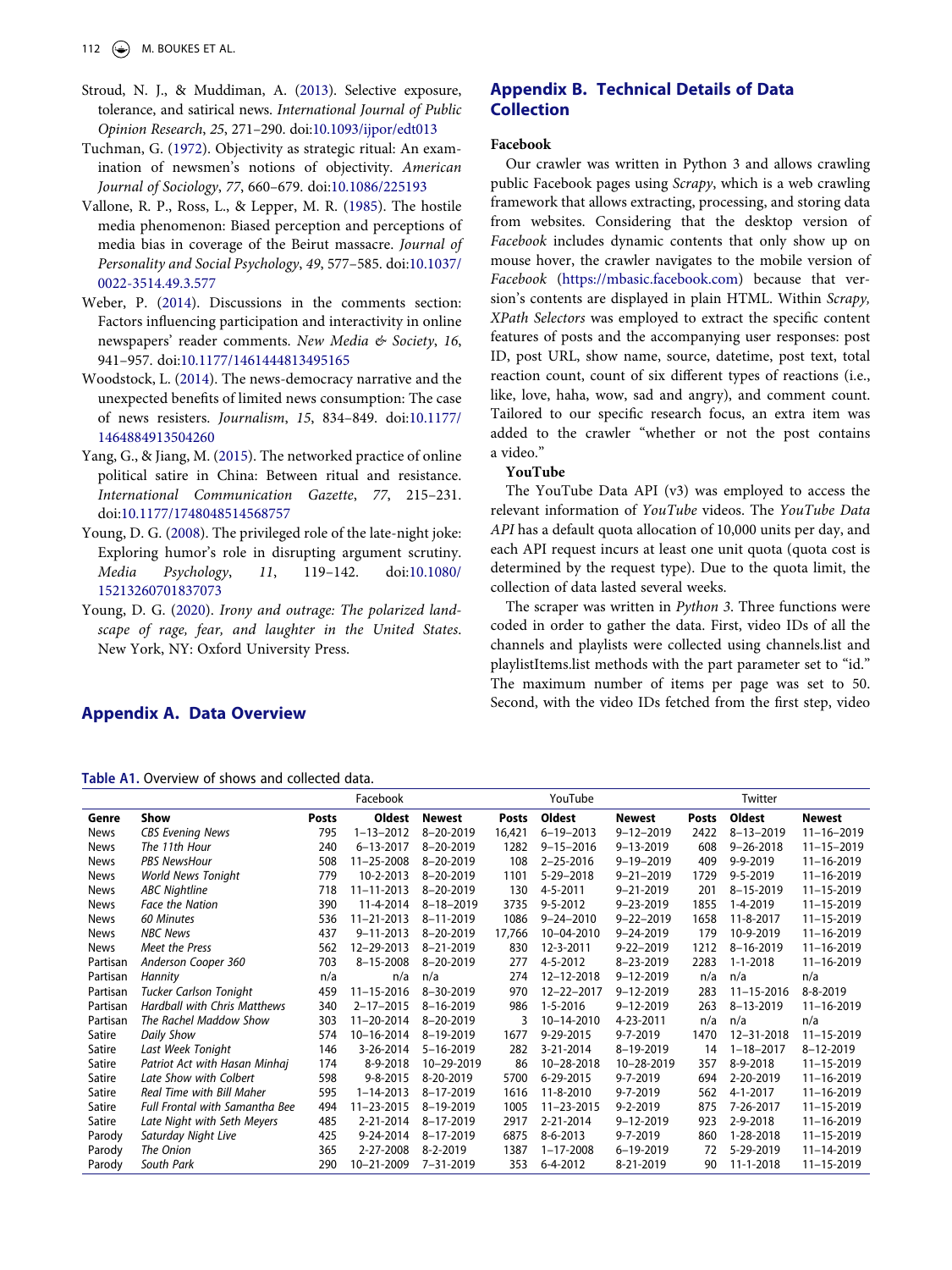information (i.e., the title, description, datetime, view count, like and dislike count, and comment count) was collected using videos.list method with the part parameter set to "id," "snippet," and "statistics."

In the end, a while loop was created, within which all the three functions were called. As a result, two separate Pandas DataFrames (video\_ids, video\_info) were generated and stored to the SQL database. A sleep time of 24 hours was also included at the end of the while loop; so, every time the scraper hit the quota limit, it stopped calling the API for a day and refetched the API on the next day.

#### **Twitter**

The dataset of *Twitter* posts and their respective reply tweets were collected through the standard *Twitter* API with access granted on academic research grounds. The API allows the collection of approximately the most recent 3,200 tweets from a single user and an equal number of corresponding replies to the tweets. The *Python* library "Twython" was leveraged to collect tweets via the "get\_user\_timeline"-function with the "tweet\_mode"-parameter set to "extended" and "count" set to the maximum of 200 per request. To reach the 3,200-tweetlimit, however, a while statement was used with the "get\_user\_timeline"-function set to have a "max\_id"-value of the last tweet collected. The tweets were collected along with all the variables and metadata available including the hashtags used within the tweets, the number of retweets and likes, available media URLs, and any publicly available geo-location data. The data was saved in a Pandas DataFrame and later stored at an external SQL server as advised by Oussalah, Bhat, Challis, and Schnier ([2013](#page-14-27)).

<span id="page-16-2"></span>The reply tweets (i.e., user comments) were collected via the "search"-function set to search any tweets that were directed at the targeted pages' *Twitter* handle. Further code was added to filter out the majority of replies tweets that were not direct replies to our sample of collected tweets. A maximum of 3,200 replies were acquired per post with a "while"-statement with similar parameters to the one described above. The "tweet\_ mode"-parameter was set to "extended" and the "count" parameter was set to the per-request maximum of 100. Retweets were not included in the collected tweets nor the replies and both datasets were cleared of any duplicates. Similar to the tweets, all the available variables found in the replies' json-file were collected and stored safely at an external server before they were uploaded to the SQL-file.

#### <span id="page-16-0"></span>**Appendix C. Procedure of Topic Modeling**

To gain insight in topic prevalence within our data, we employed the unsupervised machine learning approach. Two topic models were adopted for our analysis, namely the Latent Dirichlet Allocation Topic Model (LDA) and the Author-Topic Model (ATM). The analyses were run on the data consisting of video titles from YouTube posts, which we had already collected (see [Appendix B\)](#page-15-9). Specifically, we employed the *LatentDirichletAllocation* module from the scikit-learn package and the *AuthorTopicModel* module from the Natural

<span id="page-16-4"></span>**Table C1.** Overview of parameters that have been tuned.

|            | Number of topics/compo-<br>nents predicted | Learning<br>decav | Chunksize | k-fold cross<br>validation |
|------------|--------------------------------------------|-------------------|-----------|----------------------------|
| LDA        | 10,15,20                                   | .5, .7, .9        | ΝA        | 5, 10                      |
| <b>ATM</b> | 10, 15, 20                                 | <b>NA</b>         | 1000,     | NA                         |
|            |                                            |                   | 2000      |                            |

Language Toolkit (NLTK) package. The topic modeling was conducted on the full *YouTube* dataset as well as on four subdatasets containing information from the four predefined genres (news, partisan news, satire, parody). We used YouTube data because it contains relatively complete information about the shows and is the largest dataset compared to datasets of the other three platforms, which suggests that this *YouTube* dataset might be most representative and indicative of topic coverage of the different genres.

Three major steps were taken in this topic modeling process. To start, we have tuned several parameters of the topic models. For the LDA model, we have mainly used the grid search method to optimized parameters of number of topics and learning decay. Besides, we specified the number of maximal iterations and random state. Cross-validation was also employed in training the LDA model. Similarly, we tuned parameters of number of topics of the ATM model and specified parameters of maximal iteration, random state, and chunksize. A specification of the aforementioned parameters is available in [Table C1.](#page-16-4)

<span id="page-16-1"></span>As for evaluating the LDA model, scores of model perplexity was employed as an important measure. A lower perplexity score indicates better generalizability of the topic model (Blei, Ng, Jordan, & Lafferty, [2003](#page-12-12)). In our case, we compared the perplexity scores of the LDA models with different numbers of maximal iteration, random state and chunk sizes to decide the optimal LDA model. Since we did not find proper perplexity measures for the ATM models, we decided to use model coherence score as an evaluation metric instead (Röder, Both, & Hinneburg, [2015\)](#page-14-28). Besides such intrinsic evaluative measures, we also based our model selection on the actual interpretability of the resulting topics (i.e., human judgment).

<span id="page-16-3"></span>The second step concerned preprocessing the dataset. Irrelevant information contained in the original dataset was removed iteratively. In this iterative process, we first ran the topic models for several rounds. In each round, we noted down the most-frequently occurred noisy information present in the predicted topics. This preliminary topic modeling gradually resulted in a list of irrelevant keywords, mainly including irrelevant general information about the different *YouTube* shows and programs, name of show hosts, as well as information regarding commercial advertising. Also, we have standardized information, which referred to the same politicians and/or celebrities to reduce the occurrence of repetitive keywords in the predicted topics. For instance, words, such as "president Trump" and "Trump," were replaced with "Donald Trump." On top of the aforementioned practices, we have tokenized each word from the dataset, excluded words in accordance with NLTK's list of stop words (English version), and filtered out extremes (i.e., words with maximal occurrence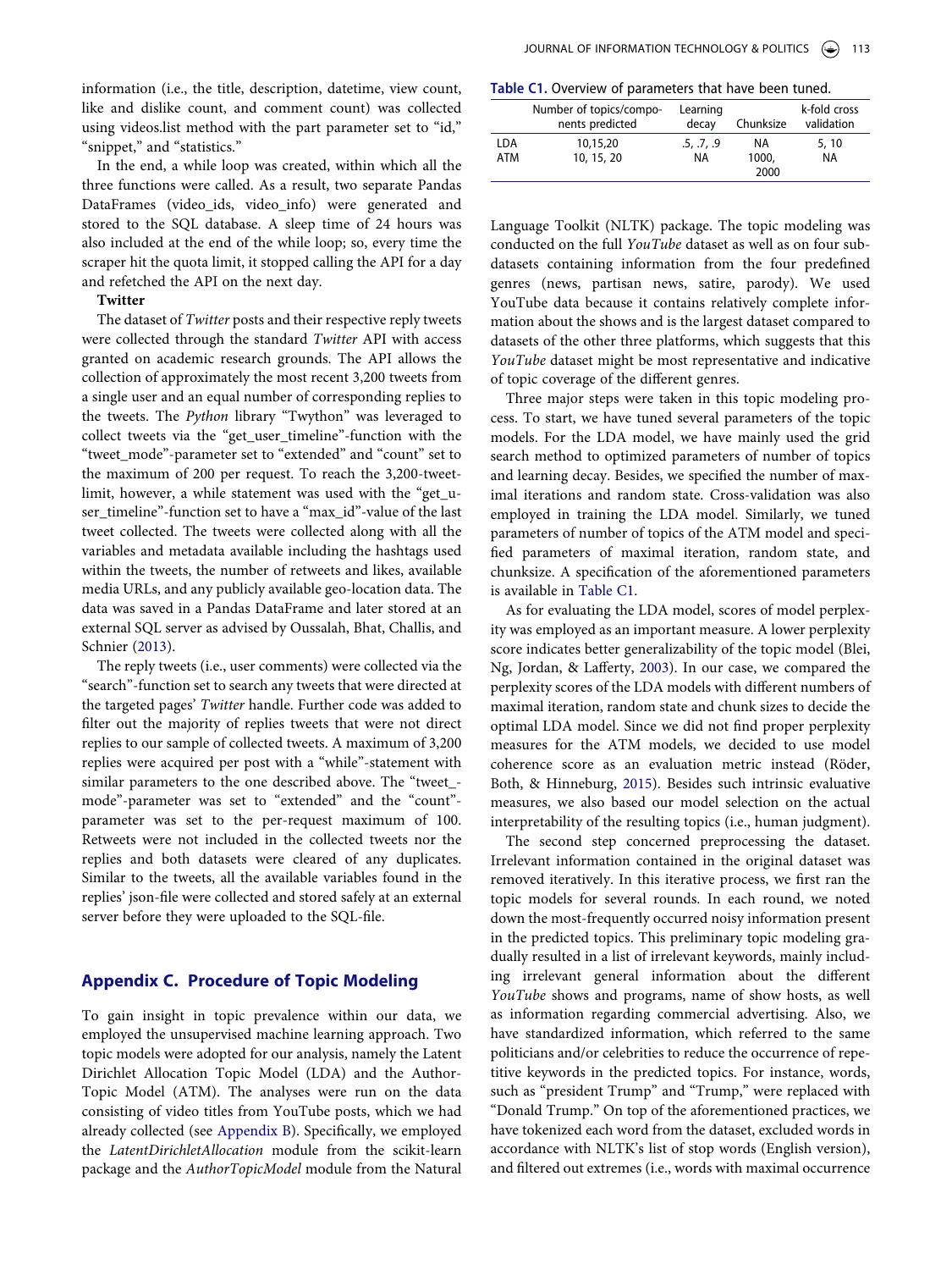of 50% times and minimal occurrence of 20 times in the dataset). Using the cleaned dataset, we then created bi-gram representations of the data.

Although through the first two steps we had obtained certain meaningful results, most of the predicted topics contained the keyword "Donald Trump," indicating that this specific keyword might have created a bias in our results. Therefore, as a third step, we decided to further create a dataset which excluded information related to Donald Trump. Then, we compared the results predicted from both the "Trumpincluded" dataset and the "Trump-excluded" dataset.

In the end, the LDA models in general generated more meaningful and variant topics than the ATM model did. Also, we found that the predicted topics from the "Trumpincluded" dataset were more interpretable than those from the "Trump-excluded" dataset, even though there were no significant differences in terms of interpretability (i.e., human judgment) of results and the latter model scored slightly lower on model perplexity. Thus, we decided to use the LDA model to predict topics based on the "Trump-included" dataset. Details of the parameters of the selected LDA model are available in [Table C2](#page-17-1). Perplexity scores of the model are available in [Table](#page-17-2)  [C3.](#page-17-2)

#### **Results**

By running the selected LDA model, a total of 50 topics (with 10 keywords per topic) was produced for the full dataset as well as for the four sub-datasets of different genres. Overall, the majority of the predicted topics showed economic relevance. Most of them also contained keywords that indicated certain political events (i.e., political campaign), which took place in the USA. For example, topics related to the past U.S. elections and candidacy were covered by all genres. Moreover, topics concerning domestic politics, such as Supreme Court nomination of Brett Kavanaugh and the Russia investigation, and also topics related to foreign politics (e.g., North Korea) were mainly covered by news shows, partisan shows, and satire

<span id="page-17-1"></span>**Table C2.** Overview of parameters of the LDA model.

shows. As for social issues, topics such as immigration affairs and school shootings were mostly mentioned by news shows and partisan shows only.

However, the genres differed in terms of coverage about some specific topics. News shows seemed to put an emphasis on reporting about ISIS and affairs in countries (e.g., Iran, Syria, Iraq, and Afghanistan) in the Middle East, as well as in the Central-South Asia. For satire shows, the topic of climate change was detected as a uniquely prominent topic. To make a fair comparison between the four different genres, we had to select topics that were well represented in at least the news, partisan news, and satire shows – in the YouTube dataset, but also in the datasets of Facebook and Twitter. [Table C4](#page-18-0) gives an overview of the topics that were consistently yielded in different versions of the topic models, and how often these topics were found in four different genres for the three social media platforms.

Accordingly, we selected three topics to replicate the analyses. First, the Mueller/Comey investigation, which was an FBI investigation of Russian interference in the 2016 United States elections. Second, we chose the ongoing armed conflicts in the Middle East as a topic of foreign news. And third, economy was selected as a more general theme that was well represented in the different subsets of the data. The search terms that were used to detect these topics in our full database can be found in [Table C5](#page-18-1).

## <span id="page-17-0"></span>**Appendix D. Regression Models Predicting Likes, Comments and Controversy on Specific Topics (Mueller/Comey investigation; Conflicts in the Middle East; Economy)**

**Dependent Variable 1: Liking**

|                             | Table C2. Overview of parameters of the LDA model. |                   |                       |                 |                                                            |                            |
|-----------------------------|----------------------------------------------------|-------------------|-----------------------|-----------------|------------------------------------------------------------|----------------------------|
| Number<br>. of<br>predicted | topics/components                                  | Learning<br>decav | Maximal<br>iterations | Random<br>state | Evaluate every (frequency to evaluate model<br>perplexity) | k-fold cross<br>validation |
| 10                          |                                                    |                   | 100                   |                 |                                                            |                            |
|                             |                                                    |                   |                       |                 |                                                            |                            |

<span id="page-17-2"></span>**Table C3.** Overview of evaluations scores of the LDA model.

|                  | Full<br>l dataset | News shows | Partisan shows | Satire shows | Parody shows |
|------------------|-------------------|------------|----------------|--------------|--------------|
| Number of posts  | 100,102           | 74,182     | 4,017          | 13,285       | 8,618        |
| Model perplexity | 6820.93           | 5958.58    | 104.08         | 381.55       | 104.99       |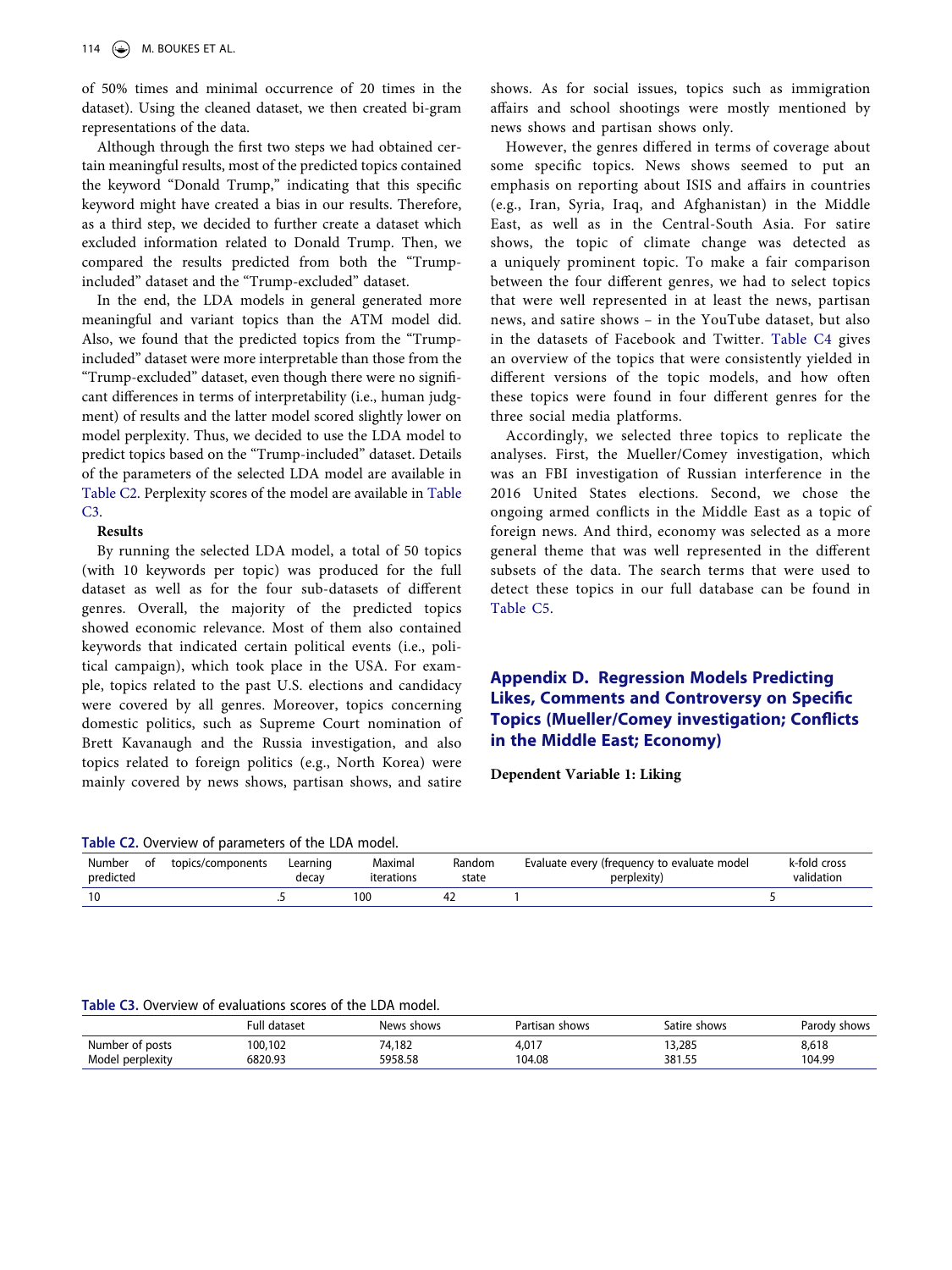<span id="page-18-0"></span>

|  |  |  |  |  | Table C4. Topics yielded with topic-modeling and their frequency of occurrence in the platform datasets. |  |
|--|--|--|--|--|----------------------------------------------------------------------------------------------------------|--|
|--|--|--|--|--|----------------------------------------------------------------------------------------------------------|--|

| <b>Topics</b>                                          |             | YouTube $(n =)$ |        |      |      | Facebook $(n=)$                    |              |      |              | Twitter $(n =)$ |        |             |
|--------------------------------------------------------|-------------|-----------------|--------|------|------|------------------------------------|--------------|------|--------------|-----------------|--------|-------------|
|                                                        | <b>News</b> | Partisan        | Satire |      |      | Parody News Partisan Satire Parody |              |      | News         | Partisan        | Satire | Parody      |
| <b>Political Campaign:</b>                             |             |                 |        |      |      |                                    |              |      |              |                 |        |             |
| Trump vs. Hillary Clinton                              | 657         | 12              | 61     | 8    | 24   | 23                                 | 9            | 2    | 0            | 0               | 0      | 0           |
| Trump vs. Bernie Sanders                               | 277         | 3               | 16     | 5    | 7    | 4                                  | 2            |      | 0            | 0               | 0      | 0           |
| Obama vs. Romney                                       | 130         | $\mathbf{0}$    | 0      | 3    | 18   | 5                                  | $\mathbf{0}$ |      | $\mathbf{0}$ |                 | 0      | $\mathbf 0$ |
| Domestic politics                                      |             |                 |        |      |      |                                    |              |      |              |                 |        |             |
| Supreme court (Gorsuch and Kavanaugh)                  | 393         | 43              | 31     | 5    | 13   | 5                                  | 6            |      | 28           | 12              | 7      | 0           |
| Mueller/Comey investigation                            | 1458        | 422             | 180    | 21   | 54   | 96                                 | 25           | 6    | 283          | 232             | 83     | 7           |
| Trump and Ukraine                                      | 28          |                 |        | 0    | 0    |                                    | $\mathbf{0}$ | 0    | 636          | 158             | 48     | 10          |
| Foreign politics                                       |             |                 |        |      |      |                                    |              |      |              |                 |        |             |
| <b>ISIS</b>                                            | 2308        | 44              | 97     | 11   | 69   | 50                                 | 33           | 2    | 692          | 77              | 123    |             |
| North-Korea and Kim Jong-un                            | 1100        | 88              | 114    | 5    | 62   | 23                                 | 13           | 0    | 171          | 78              | 48     | 0           |
| Trump and Putin                                        | 321         | 45              | 48     | 6    | 10   | 16                                 | 3            | 3    | 61           | 48              | 23     | 0           |
| Conflicts Middle East (Afghanistan, Iraq, Iran, Syria) | 4337        | 77              | 108    | 66   | 243  | 67                                 | 32           | 8    | 1595         | 149             | 92     | 32          |
| Other topics:                                          |             |                 |        |      |      |                                    |              |      |              |                 |        |             |
| Pope Francis                                           | 318         |                 | 22     | 3    | 9    | 2                                  |              | 0    | 24           |                 | 6      | 8           |
| Immigration                                            | 1265        | 122             | 69     | 4    | 98   | 43                                 | 31           |      | 189          | 90              | 43     |             |
| Economy                                                | 4573        | 113             | 140    | 248  | 305  | 113                                | 77           | 17   | 848          | 212             | 161    | 50          |
| Climate change/Global warming                          | 529         | 24              | 89     | 9    | 41   | 19                                 | 18           | 5    | 239          | 20              | 85     | 15          |
| School shootings                                       | 527         | 38              | 13     |      | 19   | 15                                 |              | 0    | 115          | 50              | 4      | 3           |
| Roy Moore                                              | 123         | 10              | 32     | 5    | 6    | 5                                  | 2            |      |              |                 | 8      |             |
| All items                                              | 74,182      | 4017            | 13,285 | 8618 | 9943 | 3786                               | 4919         | 3539 | 31,431       | 8076            | 16,389 | 5628        |

<span id="page-18-1"></span>

| <b>Topics</b>           | Keywords and/or keyword combinations (all in lowercases)                                                                                                                          |
|-------------------------|-----------------------------------------------------------------------------------------------------------------------------------------------------------------------------------|
| The Mueller Probe topic | ("mueller" OR "comey") AND ("probe" OR "russia" OR "putin" OR "investigation" OR "trump" OR "cohen" OR "sessions")) OR<br>("trump" AND "collusion") OR ("Russia" AND "collusion") |
| Middle East conflicts   | names of countries in Middle-East and Central-South Asian: "afghanistan" OR "iraq" OR "iran" OR "syria"                                                                           |
| Economy (list based on  | ("economy" OR "economic" OR "economics" OR "finance" OR "financial" OR "monetary" OR "labor force" OR "central bank" OR                                                           |
| Authors, XXXX)          | "export" OR "import" OR "national income" OR "gross national product" OR "public spending" OR "government spending"                                                               |
|                         | OR "government cuts" OR "government budget cuts" OR "labor participation" OR "recession" OR "savings" OR "vacancies" OR                                                           |
|                         | "job openings" OR "jobs" OR "interest on savings" OR "mortgage interest" OR "employment" OR "unemploy" OR "housing                                                                |
|                         | market" OR "house prices" OR "TTIP" OR "inflation" OR "deflation" OR "consumer spending" OR "consumer expenditure") OR                                                            |
|                         | ("dismissed" OR "fired" OR "sacked" OR "discharged") OR ("employee" OR "staff member" OR "jobs")                                                                                  |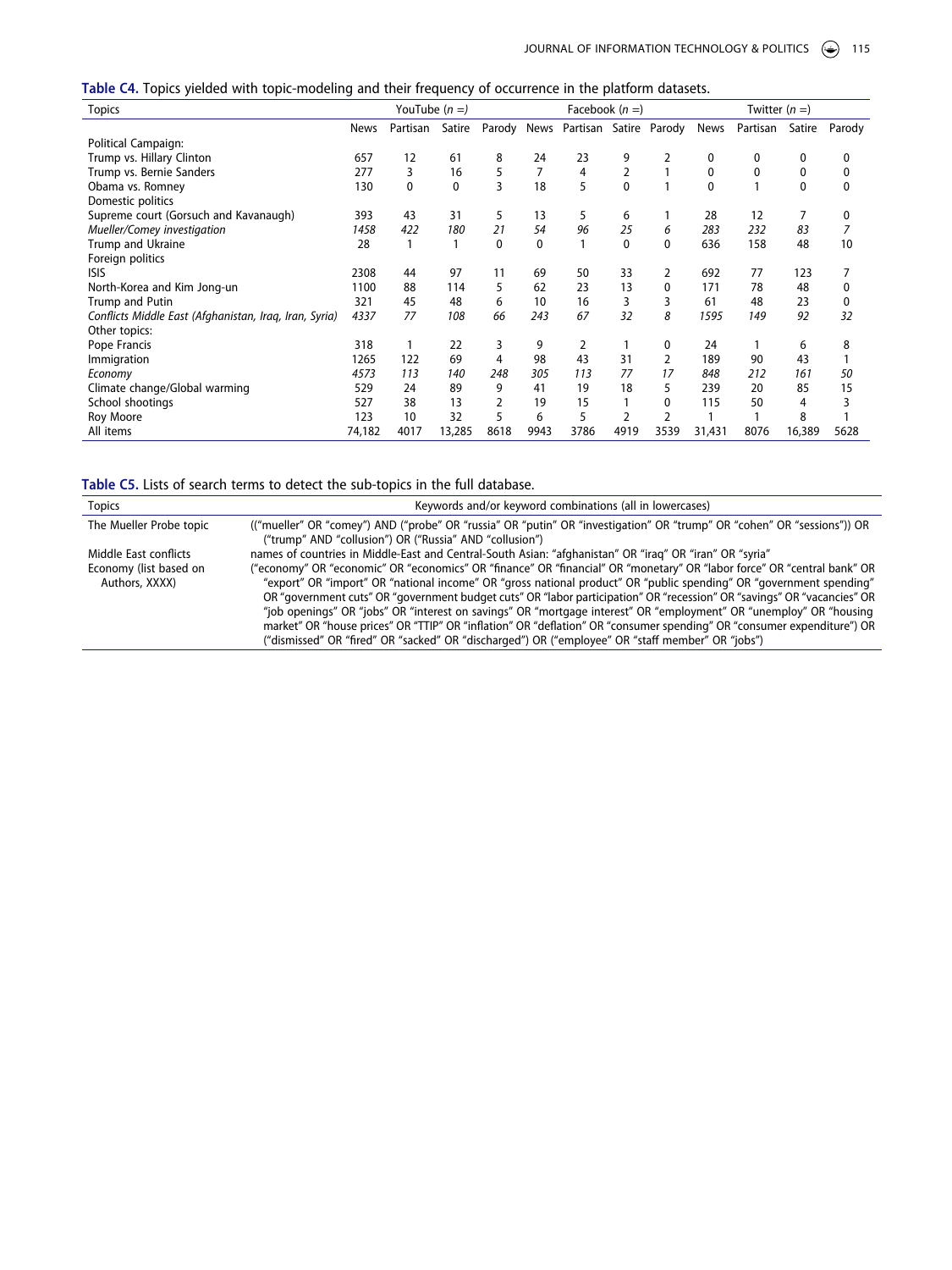|                   | Facebook |         | YouTube |            |        |        | Twitter   |        |        |
|-------------------|----------|---------|---------|------------|--------|--------|-----------|--------|--------|
|                   |          | (SE)    | D       |            | (SE)   |        | b         | (SE)   |        |
| Intercept         | 2320.49  | 917.06  | .013    | 694.17     | 186.66 | < .001 | $-80.44$  | 218.64 | .713   |
| Partisan news     | 2390.16  | 636.22  | < .001  | 450.70     | 168.61 | .008   | $-241.93$ | 253.60 | .341   |
| Parody            | 5577.09  | 1782.83 | .002    | $-3280.03$ | 629.15 | < .001 | 2706.58   | 576.34 | < .001 |
| Satire            | 2043.84  | 878.59  | .022    | 2269.04    | 286.36 | < .001 | 21.34     | 289.33 | .941   |
| Show popularity   | 0.00     | 0.00    | .012    | 0.00       | 0.00   | .999   | 0.00      | 0.00   | .033   |
| Date (old to new) | $-0.90$  | 0.28    | .002    | $-0.34$    | 0.07   | < .001 | 1.10      | .51    | .031   |
| Number of views   |          |         |         | 0.01       | 0.00   | < .001 |           |        |        |
| $R^2$             | .35      |         |         | .93        |        |        | .16       |        |        |
| n                 | 123      |         |         | 1537       |        |        | 282       |        |        |

#### **Table D1.** Estimated number of likes/favorites/upvotes per post on different platforms (topic: Mueller/Comey investigation).

**Table D2.** Estimated number of likes/favorites/upvotes per post on different platforms (topic: Conflicts in the Middle East).

|                   | Facebook   |         |        | YouTube |        |        | Twitter  |        |        |
|-------------------|------------|---------|--------|---------|--------|--------|----------|--------|--------|
|                   | b          | (SE)    |        | b       | (SE)   | D      | h        | (SE)   | Ŋ      |
| Intercept         | $-2678.92$ | 1437.90 | .064   | 812.76  | 315.13 | .010   | $-79.97$ | 70.86  | .259   |
| Partisan news     | 2473.39    | 619.47  | < .001 | 351.58  | 409.98 | .391   | 42.24    | 202.83 | .835   |
| Parody            | 4146.46    | 2174.91 | .058   | 1865.40 | 426.01 | < .001 | n/a      | n/a    | n/a    |
| Satire            | 7003.37    | 871.09  | < .001 | 4170.18 | 351.98 | < .001 | 840.47   | 256.95 | .001   |
| Show popularity   | 0.00       | 0.00    | .719   | 0.00    | 0.00   | .007   | 0.00     | 0.00   | < .001 |
| Date (old to new) | 0.86       | 0.40    | .032   | $-0.40$ | 0.12   | .001   | 0.63     | 0.23   | .007   |
| Number of views   |            |         |        | 0.01    | 0.00   | < .001 |          |        |        |
| $R^2$             | .34        |         |        | .83     |        |        | .09      |        |        |
| n                 | 158        |         |        | 2559    |        |        | 708      |        |        |

**Table D3.** Estimated number of likes/favorites/upvotes per post on different platforms (topic: Economy).

|                   | Facebook   |         |        | YouTube |        |        | Twitter   |         |        |
|-------------------|------------|---------|--------|---------|--------|--------|-----------|---------|--------|
|                   |            | (SE)    | D      |         | (SE)   | n      |           | (SE)    |        |
| Intercept         | $-1252.48$ | 1034.05 | .227   | 2095.13 | 640.24 | .001   | $-198.30$ | 162.10  | .222   |
| Partisan news     | 4291.63    | 683.78  | < .001 | 665.71  | 690.10 | .335   | 1148.62   | 274.11  | < .001 |
| Parody            | $-1118.25$ | 1882.08 | .553   | 4066.61 | 597.49 | < .001 | 2917.85   | 1077.21 | .007   |
| Satire            | 4859.00    | 796.04  | < .001 | 5792.98 | 521.69 | < .001 | 412.11    | 309.14  | .183   |
| Show popularity   | 0.00       | 0.00    | .067   | 0.00    | 0.00   | < .001 | 0.00      | 0.00    | .001   |
| Date (old to new) | 0.37       | 0.28    | .190   | $-0.57$ | 0.21   | .007   | 0.57      | 0.38    | .130   |
| Number of views   |            |         |        | 0.01    | 0.00   | < .001 |           |         |        |
| $R^2$             | .27        |         |        | .78     |        |        | .14       |         |        |
| n                 | 205        |         |        | 2444    |        |        | 429       |         |        |

**Table D4.** Estimated number of comments per post on different platforms (topic: Mueller/Comey investigation).

|                   | Facebook  |        |      | YouTube    | $\tilde{\phantom{a}}$ |        |
|-------------------|-----------|--------|------|------------|-----------------------|--------|
|                   | b         | (SE)   | D    |            | (SE)                  | D      |
| Intercept         | 504.47    | 192.26 | .010 | 116.15     | 71.86                 | 0.106  |
| Partisan news     | 157.69    | 133.38 | .239 | 425.16     | 64.91                 | < .001 |
| Parody            | $-199.92$ | 373.76 | .594 | $-2116.55$ | 242.23                | < .001 |
| Satire            | $-228.01$ | 184.19 | .218 | $-993.66$  | 110.24                | < .001 |
| Show popularity   | 0.00      | 0.00   | .006 | 0.00       | 0.00                  | < .001 |
| Date (old to new) | $-0.11$   | 0.06   | .064 | $-0.02$    | 0.03                  | 0.521  |
| Number of views   |           |        |      | 0.00       | 0.00                  | < .001 |
| $R^2$             | .12       |        |      | .55        |                       |        |
| n                 | 123       |        |      | 1537       |                       |        |